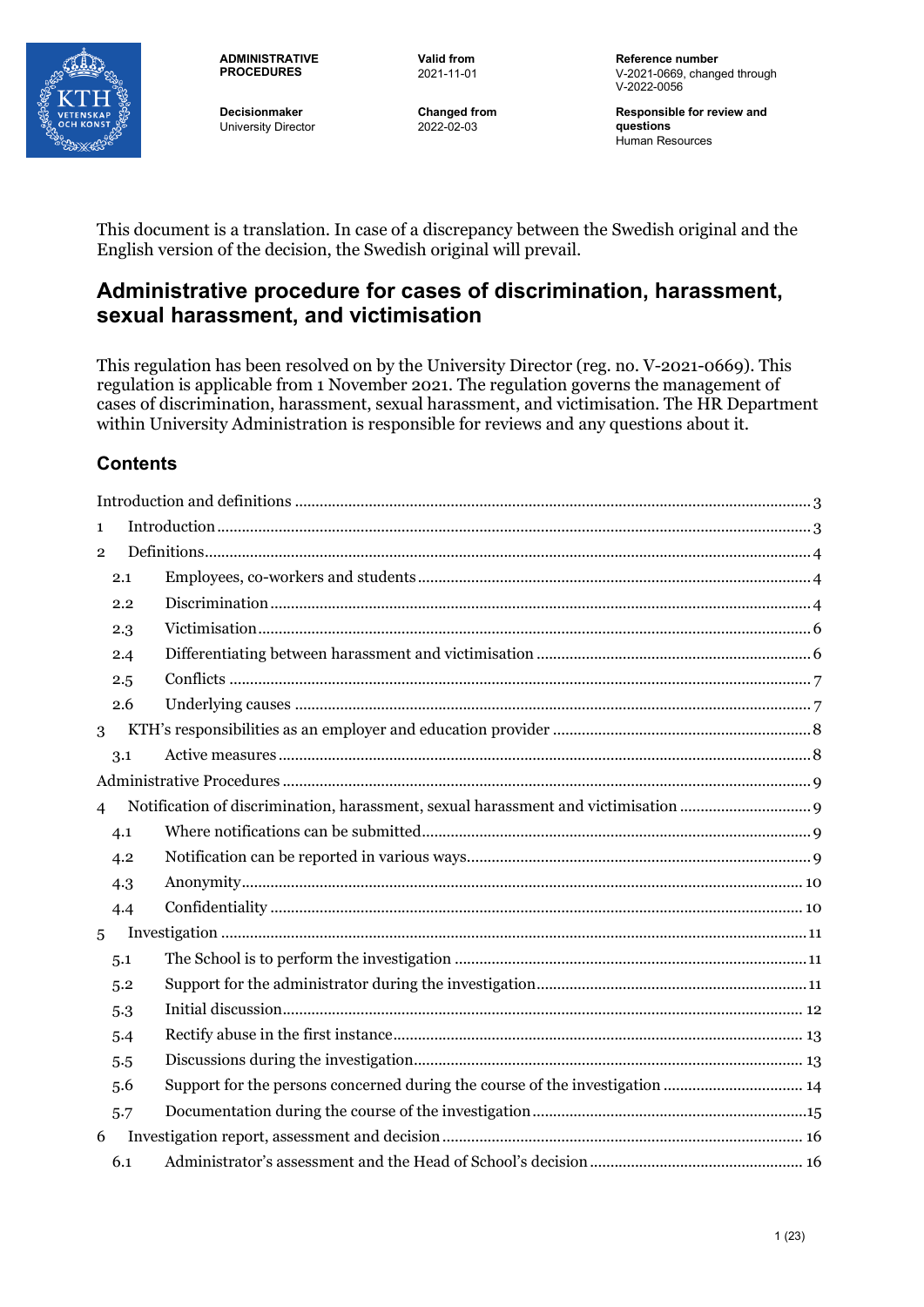| 7    |  |
|------|--|
| 7.1  |  |
| 7.2  |  |
| 7.3  |  |
| 7.4  |  |
| 8    |  |
| 8.1  |  |
| 8.2  |  |
| 9    |  |
| 9.1  |  |
| 9.2  |  |
| 9.3  |  |
| 10   |  |
| 10.1 |  |
| 10.2 |  |
| 10.3 |  |
| 10.4 |  |
| 10.5 |  |
| 10.6 |  |
| 10.7 |  |
| 10.8 |  |
| 10.9 |  |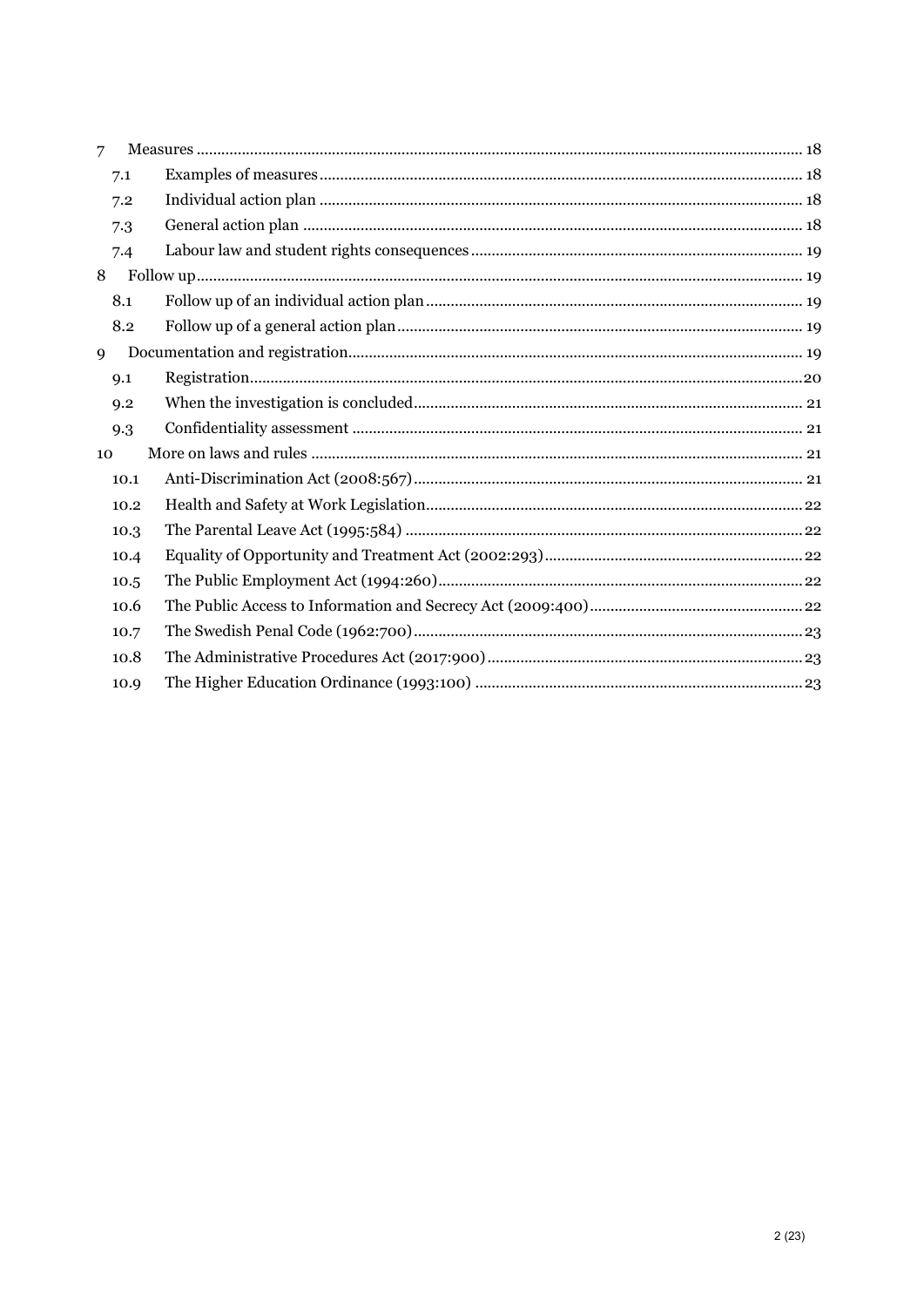## <span id="page-2-0"></span>**Introduction and definitions**

## <span id="page-2-1"></span>**1 Introduction**

KTH's values are based on democracy, that everyone is equal in value, on human rights and freedoms, and in free and open discussion. Equality between genders, diversity and condemnation of all forms of discrimination and victimisation are both a quality issue and a key part of KTH's values.

KTH's health and safety work aims to prevent victimisation, discrimination, harassment and sexual harassment. If a serious near accident were to occur, or if an employee suffers ill-health or an accident in the workplace, KTH is to investigate the causes such that risks of ill-health and accidents can be prevented in the future.

In accordance with the Anti-Discrimination Act, KTH has a responsibility to investigate and take action. This means that if it comes to the attention of KTH that any individual in our organisation feels they have been subjected to discrimination, harassment or sexual harassment, KTH is to ensure without delay that the circumstances are investigated and that actions are taken to eradicate any abusive behaviour.

The person appointed to manage cases concerning discrimination, harassment, sexual harassment or victimisation ought to have a background in behavioural science and possess counselling skills and be experienced in engaging in constructive dialogues.

This document has been produced as a support tool for managing cases concerning discrimination, harassment, sexual harassment and victimisation. By way of introduction, different concepts and KTH's responsibilities as an employer and education provider are explained. This is followed by the Administrative Procedure that is to be followed when KTH deals with individual cases. Where the concept of "School" appears in the Administrative Procedure, this also includes University Administration. At the end of the document is a summary of various legislation that applies.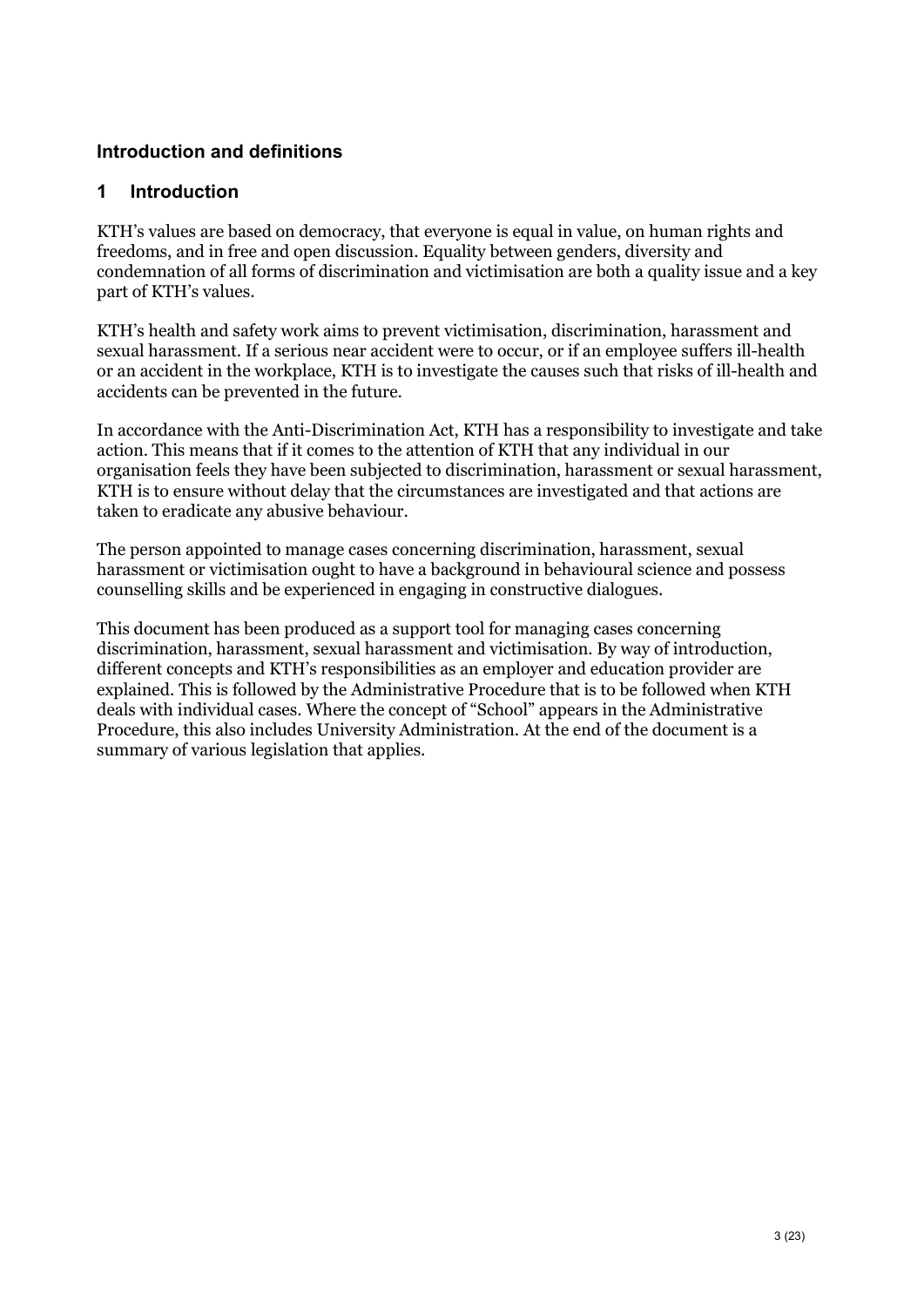## <span id="page-3-0"></span>**2 Definitions**

The concepts and definitions that are used in this document are primarily based on the definitions in the Anti-Discrimination Act (2008:567) and the Swedish Work Environment Authority provisions on the organisational and social work environment (AFS 2015:4).

## <span id="page-3-1"></span>**2.1 Employees, co-workers and students**

Here, employee means a person who is employed by KTH, including doctoral students with an employment position. The Anti-Discrimination Act also covers anyone who applies to work at KTH.

Here, co-worker means employees and individuals that work and are active at KTH but do not have an employment relationship. For example, co-workers include scholarship holders, students on placement, and externally employed doctoral students.

Here, student means a person who is accepted onto higher education, and doctoral student means a student who is accepted onto and pursues education at research level in accordance with the Higher Education Ordinance (1 chap 4 §).

The Anti-Discrimination Act also covers anyone who has applied to a course or study programme at KTH.

## <span id="page-3-2"></span>**2.2 Discrimination**

According to the Anti-Discrimination Act (2008:567), discrimination is a violation of the principle of equal treatment. The prohibition on discrimination applies for KTH as both an employer and an education provider. The prohibition on discrimination also includes applicants for jobs and education, students on placement, and contracted individuals or individuals on secondment.

Discrimination means that an employer or education provider treats a co-worker or student less fairly than others and such unfairness is connected with any of the grounds for discrimination (1 chap. 4 § Anti-Discrimination Act):

- Gender (male, female, person who has changed gender, or intends to change gender)
- Transgender identity (identifies as belonging to a different gender, transgender person)
- Ethnicity (nationality or ethnic origin)
- Religion/belief (all religions and beliefs, including atheism)
- Disability (permanent)
- Sexual orientation (such as homosexual, heterosexual or bi-sexual)
- Age (all ages, both young and old)

The Anti-Discrimination Act also includes a prohibition on reprisals in response to a co-worker or student having reported or submitted a notification of abuse.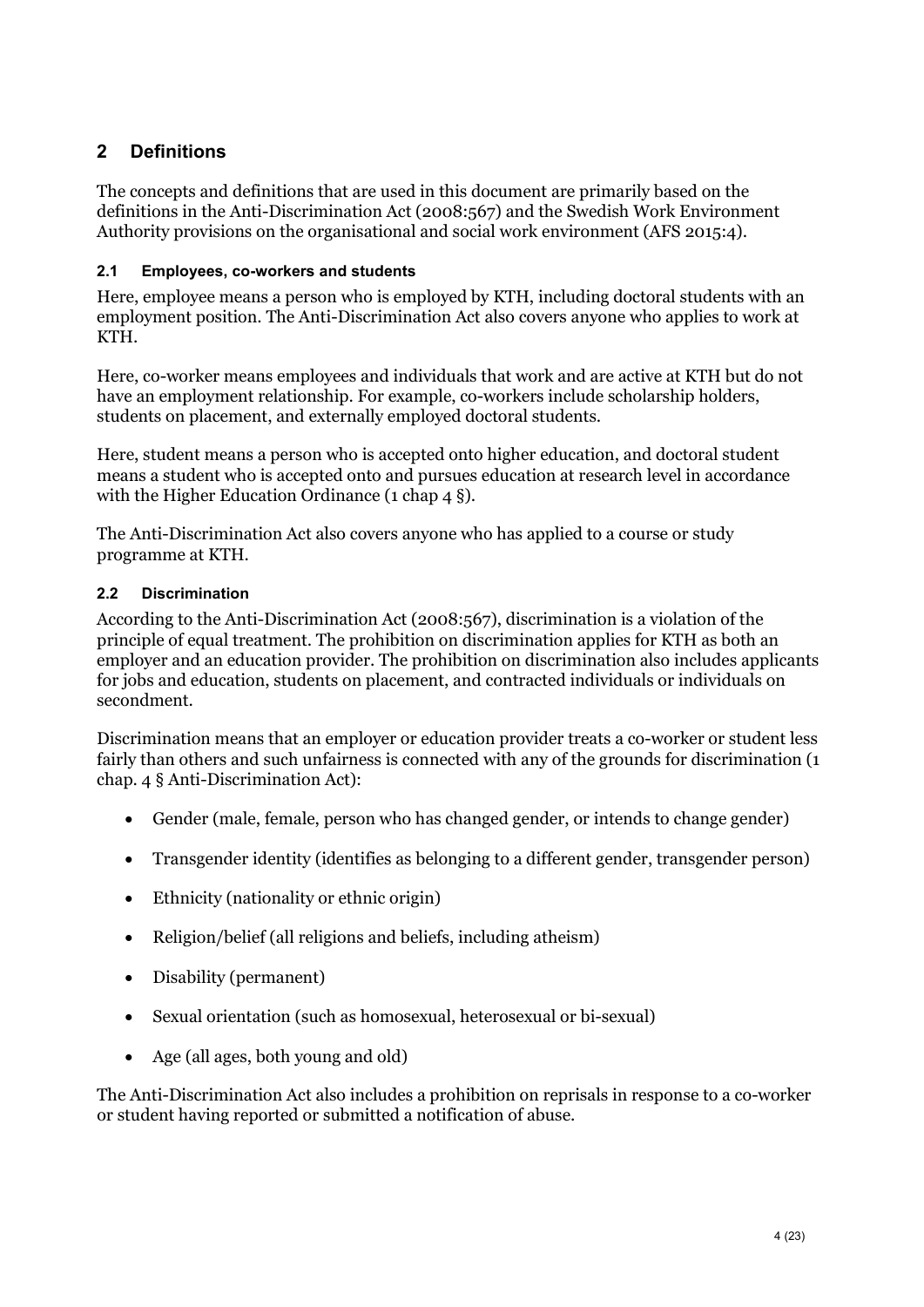## 2.2.1 Direct discrimination

Direct discrimination means that someone is treated less fairly than another person has been treated or would have been treated in a comparable situation, if such unfairness is connected to any of the discrimination grounds (see section 2.2 above).

One example of an incident that could be direct discrimination is if an exam invigilator asks a student wearing religious garments if they are hiding a cheat sheet under their clothing, without asking other students the same question.

#### 2.2.2 Indirect discrimination

Indirect discrimination means that someone is treated less fairly via the application of a provision, a criterion or a course of action that appears to be neutral but that can come to specifically disadvantage individuals based on any of the discrimination grounds (see section 2.2 above).

An example of indirect discrimination could be that an employer requires better knowledge of Swedish than applicants need for the work-related tasks, or that a university has rules for how men and women should dress at doctoral awards, that is unfair to individuals with a transgender identity or different gender expression.

#### 2.2.3 Lack of Accessibility

Lack of Accessibility is when a person with a disability is disadvantaged by an organisation not providing reasonable accessibility measures to enable the person to access a comparable situation as persons without such a disability.

#### 2.2.4 Harassment

Harassment means behaviour that offends a person's dignity and that has some connection with one of the discrimination grounds (see section 2.2 above). Co-workers and students should not be exposed to harassment in their workplace or their university and should have the right to a safe and secure place of work/study instead. This applies whether or not the person performing such harassment is a co-worker or student.

Examples of harassment:

- Condescending or ridiculing comments alluding to any of the discrimination grounds.
- Withholding of information as a systematic way of excluding someone based on any of the discrimination grounds.

The person engaged in harassment should be made aware that their behaviour is perceived as offensive. It is therefore important that the person who feels they are being harassed, makes it clear that the behaviour is unpleasant and unwelcome and it must cease. In certain situations however, such offensive behaviour is so clear that it is not necessary for the person being harassed to point this out.

#### 2.2.5 Sexual harassment

Sexual harassment means behaviour of a sexual nature that is unwelcome and offends a person's dignity, and entails injury or unpleasantness. This can concern touching, jokes, suggestive comments, looks, images or digital messages that are sexually explicit or implicit, or are perceived as belittling. Sexual harassment differs from flirting. Sexual harassment means that the person exposed to it, finds it disagreeable and is offended by an action of a sexual nature. It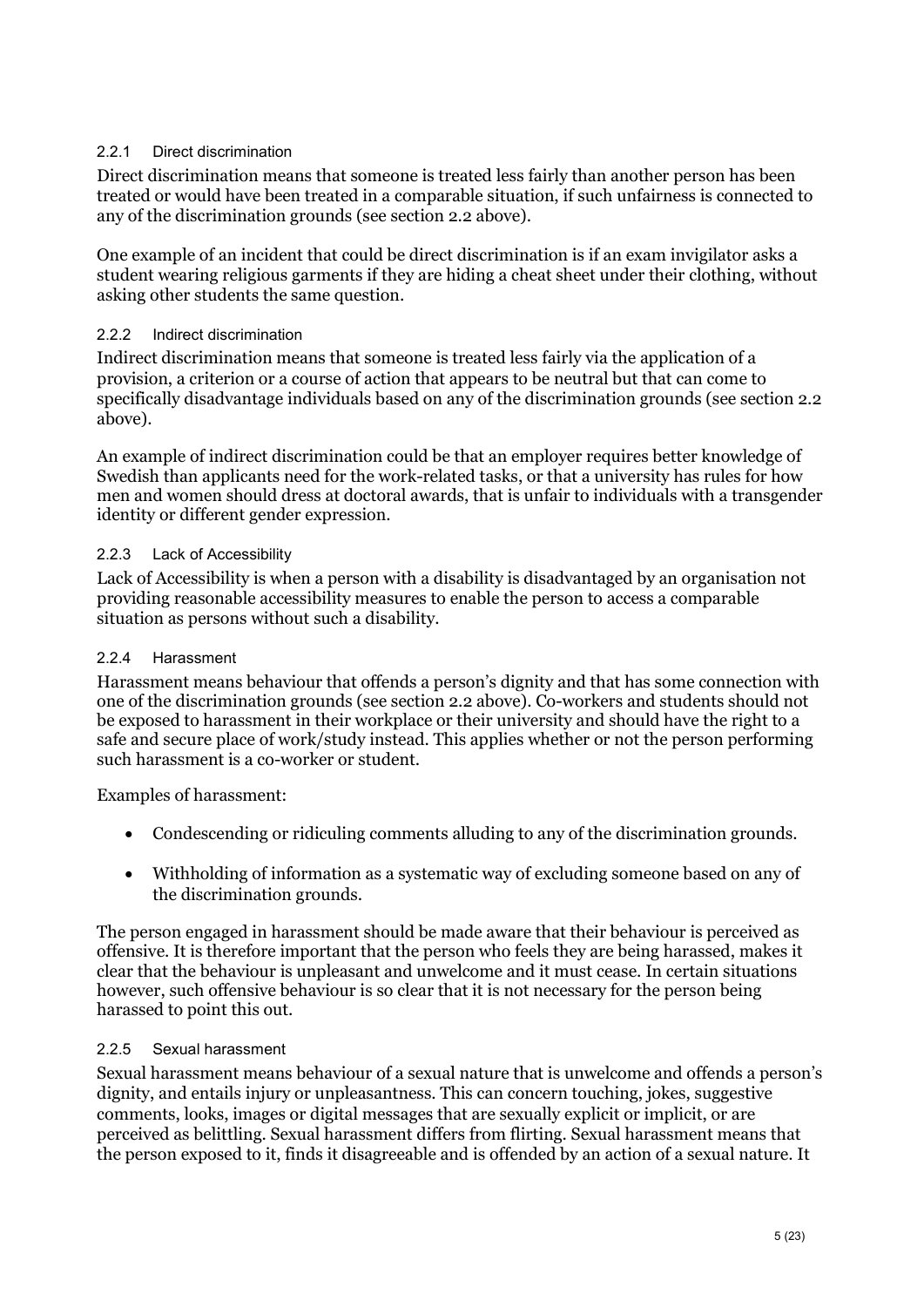is the victim who decides what is insulting, threatening, offensive, and that they have been treated badly.

#### 2.2.6 Instructions to discriminate

Here, instructions to discriminate means to provide instructions to someone (who is in some form of dependency or contractor relationship to the person) to discriminate in a way as referred to in sections 2.2.1 - 2.2.5 above.

## <span id="page-5-0"></span>**2.3 Victimisation**

The Health and Safety at Work Act regulates employer responsibility for the work environment and this is supervised by the Swedish Work Environment Authority. The concept of victimisation is addressed in Swedish Work Environment Authority regulations on the organisational and social work environment (AFS 2015:4). Other concepts that are often used to describe similar behaviour or conduct are bullying, psychological abuse and social exclusion.

Victimisation can lead to health problems and entail actions that are aimed at one or several coworkers or students in an insulting way or that these individuals are excluded from the workplace community. Such actions do not have to be repetitive to be insulting, they can also concern individual incidents.

Examples of actions that can make individuals feel frozen out or excluded include:

- badmouthing and/or belittling someone
- sabotaging or making someone's work more difficult, such as by providing incorrect information
- systematically ignoring an employee or student by e.g. withholding information
- criticising or ridiculing someone in front of others
- condescending and ridiculing comments.

It is the victim(s) that decide what is considered to be offensive.

The victim has the right to consider their experience to have been offensive even if the investigator concludes in their investigation report that victimisation had not arisen or that this could not be proven.

#### <span id="page-5-1"></span>**2.4 Differentiating between harassment and victimisation**

The differences between harassment and victimisation can be summarised as follows:

- Any unsolicited and insulting behaviour that has some connection with the discrimination grounds falls under the concept of harassment according to the Anti-Discrimination Act.
- Other unwelcome conduct (such as exclusion and freezing out) falls under the concept of victimisation according to the Health and Safety at Work Act and the Swedish Work Environment Authority regulations on the organisational and social work environment (AFS 2015:4).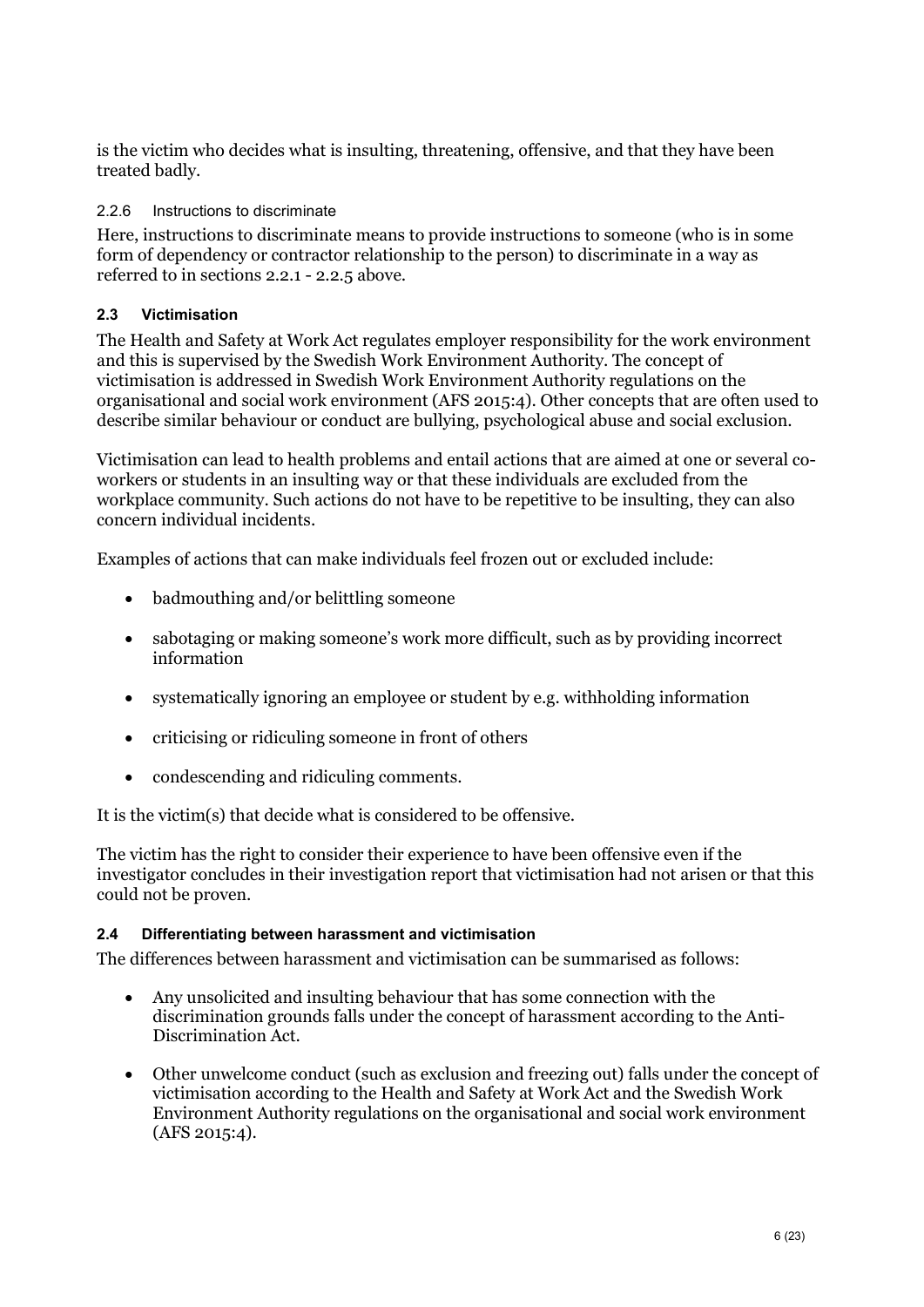## <span id="page-6-0"></span>**2.5 Conflicts**

Discrimination, harassment, sexual harassment and victimisation should not be confused with temporary conflicts, differences of opinion or problems with cooperative relationships that can arise in work and study environments. Such conflicts can be resolved through dialogue, mediation or conflict management, where respect for the right to an individual's own opinion is shown. A conflict that cannot be resolved in a respectful way can, however, become an underlying cause of discrimination, harassment or victimisation.

Examples of conflicts:

- A co-worker (or student) and a head (or teacher) have a difference of opinion and are not in agreement on the direction or approach of the enterprise (or course), or have different views on the allocation of responsibilities and powers or salary (or how grades are set).
- Cooperation problems in a work or student group.

#### <span id="page-6-1"></span>**2.6 Underlying causes**

Underlying causes of discrimination, harassment, sexual harassment and victimisation can, for example, be structural problems and shortcomings in the organisation or in the management of work, a lack of clarity in manager or teacher responsibilities, poor internal communication, a lack of dialogue in the workplace about the work ethics that apply, abuse of power, and a too heavy or too light a workload.

Norms, routines and approaches are examples of structural and cultural factors that can lead to systematic and sometimes unconscious discrimination against certain individuals and groups.

Another cause can be the actions of individuals as a consequence of personal problems (illness etc.) that mean that the person feels unhappy and expresses their dissatisfaction in a way that can hurt or provoke people around them. One case can also be that a co-worker or student has views that go against KTH's values.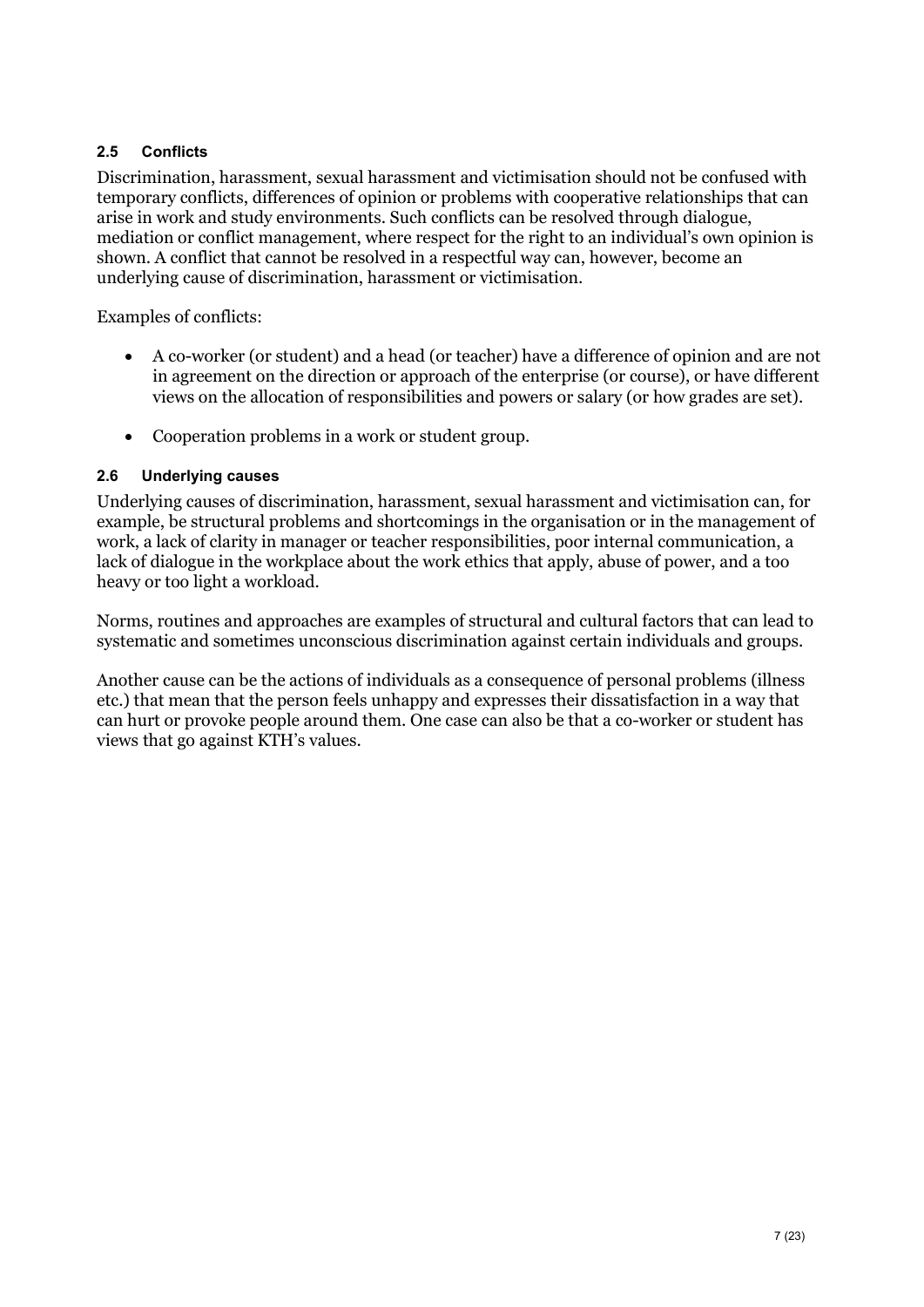## <span id="page-7-0"></span>**3 KTH's responsibilities as an employer and education provider**

The President has ultimate responsibility for the work and study environment at KTH.

To ensure health and safety initiatives work, the President has delegated tasks related to work and study environments to the Heads of School. In turn, each Head of School has the option of further delegating such tasks to the Heads of Department or equivalent.

In accordance with the Anti-Discrimination Act, KTH is to regularly engage in active measures aimed at preventing discrimination and to promote equal rights and opportunities for coworkers and students who work, study or otherwise participate in, or apply to the organisation, irrespective of gender, transgender identity or gender expression, ethnicity, religion or other belief, disability, sexual orientation or age.

Furthermore, KTH as an employer and education provider, is to have procedures and guidelines in place in the organisation to prevent discrimination, harassment and sexual harassment of coworkers and students.

KTH also has a responsibility to investigate and take action in the event of notifications related to the above. This means that were it come to the attention of KTH that someone in the organisation feels they have been subjected to discrimination, harassment or sexual harassment, KTH has a responsibility to investigate and take action.

In accordance with the Health and Safety at Work Act and Swedish Work Environment Authority regulations on the organisational and social work environment (AFS 2015:4), KTH is to organise work such that victimisation is prevented as far as possible. Were victimisation to arise, KTH is to take immediate action to ensure any such abuse ceases.

If KTH as an employer or education provider is not in compliance with the Anti-Discrimination Act and does not fulfil its responsibility to investigate potential cases of discrimination, harassment, sexual harassment, this can have legal consequences. In a corresponding way, there can be legal consequences for KTH, in the event of non-compliance with the Health and Safety at Work Act, Swedish Environment Authority regulations on systematic health and safety work (AFS 2008:15) and on the organisational and social work environment (AFS 2015:4).

Every co-worker and student at KTH also has a personal responsibility in their everyday encounters with other co-workers and students, to treat each and everyone with respect and to prevent discrimination, harassment, sexual harassment or victimisation arising.

## <span id="page-7-1"></span>**3.1 Active measures**

The KTH Schools are to engage in active measures in their role as both an education provider and employer (see 3 chap. 5 § and 17 § in the Anti-Discrimination Act). Active measures entail pursuing preventative, long-term and pro-active work to prevent any incidents of discrimination, harassment, sexual harassment and victimisation of co-workers and students. Engaging in active measures means investigating if there are any such incidents, and in which case, countering any risks of discrimination, reprisals or other obstacles to the equal rights of and opportunities for individuals at the university, irrespective of gender, transgender identity or gender expression, ethnicity, religion or other belief, disability, sexual orientation or age.

Such work is to be followed up, documented and evaluated on an annual basis at the Schools. The Equality Ombudsman (DO) is the regulatory authority.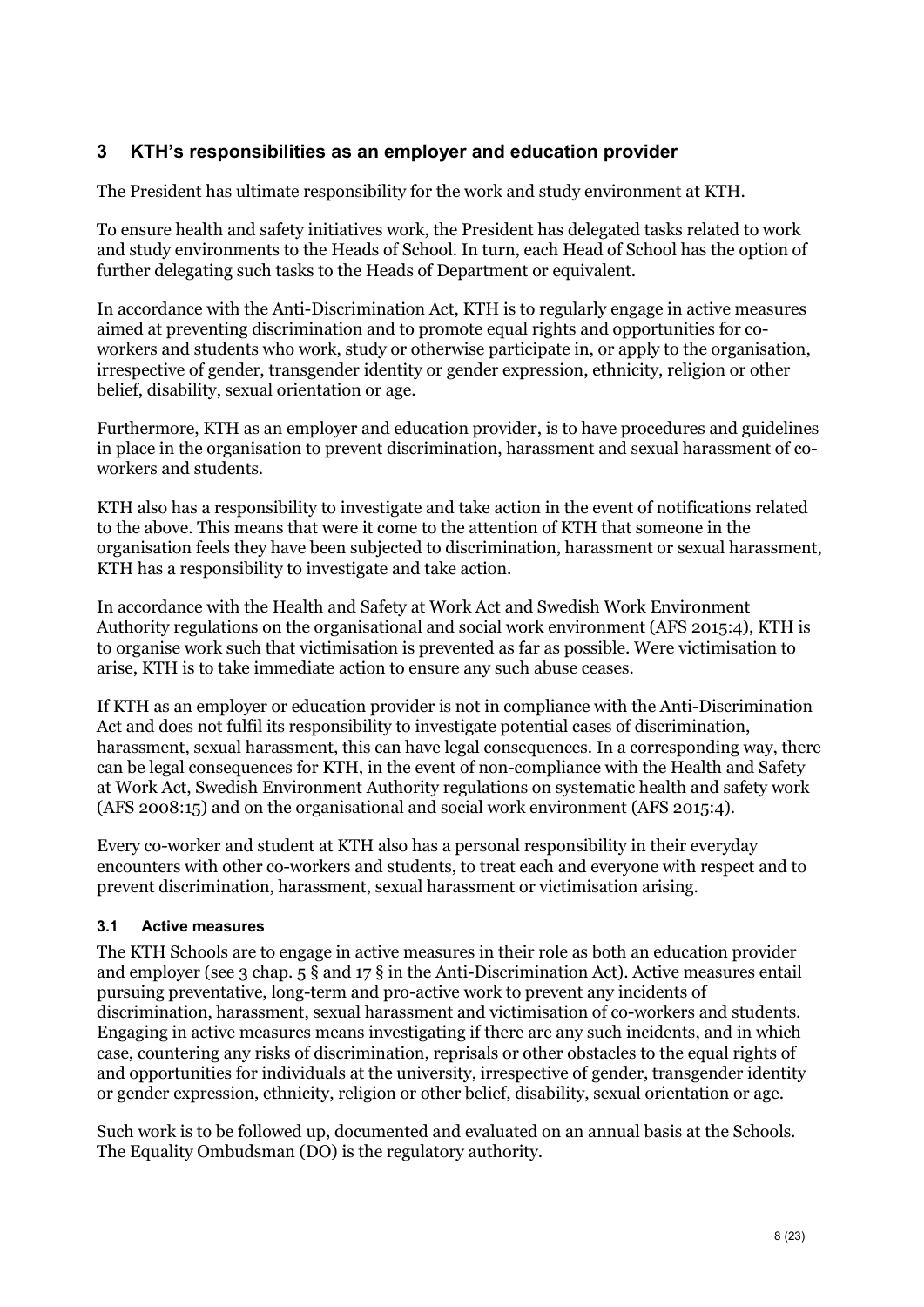## <span id="page-8-0"></span>**Administrative Procedures**

## <span id="page-8-1"></span>**4 Notification of discrimination, harassment, sexual harassment and victimisation**

Co-workers (see section 2.1) and students can report that they have experienced discrimination, harassment, sexual harassment or victimisation. This also applies to anyone who has applied for a position or to study at KTH. Anyone who witnesses discrimination, harassment, sexual harassment or victimisation can also report this. In order for KTH to be able to investigate abusive behaviour quickly, the sooner such abuse is reported after being discovered, the better. However, it is also important to report abuse even if reporting such is delayed for whatever reason. According to the Anti-Discrimination Act, the limitation period for notification is two years.

It can come to the attention of KTH that there are shortcomings in the work environment other than via a notification and here too, KTH has a responsibility to take active measures to rectify any such shortcomings and that any abuse ceases.

#### <span id="page-8-2"></span>**4.1 Where notifications can be submitted**

A notification of discrimination, harassment, sexual harassment or victimisation can be submitted to the School HR Manager, the School contact person or to another administrator appointed by the School. The Head of School is responsible for ensuring someone at the School is appointed to accept such notifications. Please see the KTH website for contact person details.

It can also be the case that a notification is submitted to another person in the organisation, such as to a teacher or study counsellor, for example. The person who receives a notification is to make clear to the person making the notification, that it will be forwarded within the organisation.

Cases that concern co-workers are to be submitted to the HR Manager at the respective School. Cases concerning students are to be submitted to a contact person at the respective School or to the administrator appointed by the School. Cases concerning both a co-worker and a student are to be submitted to the School HR Manager.

KTH is to take action without delay on notification of discrimination, harassment, sexual harassment and victimisation, and any notification received is therefore to be forwarded immediately.

#### <span id="page-8-3"></span>**4.2 Notification can be reported in various ways.**

A notification is to be accepted irrespective of how it has arrived. There is no requirement to use a specific template or form. A notification can be made verbally or in writing. The administrator is to document notifications made verbally in the form of an official note.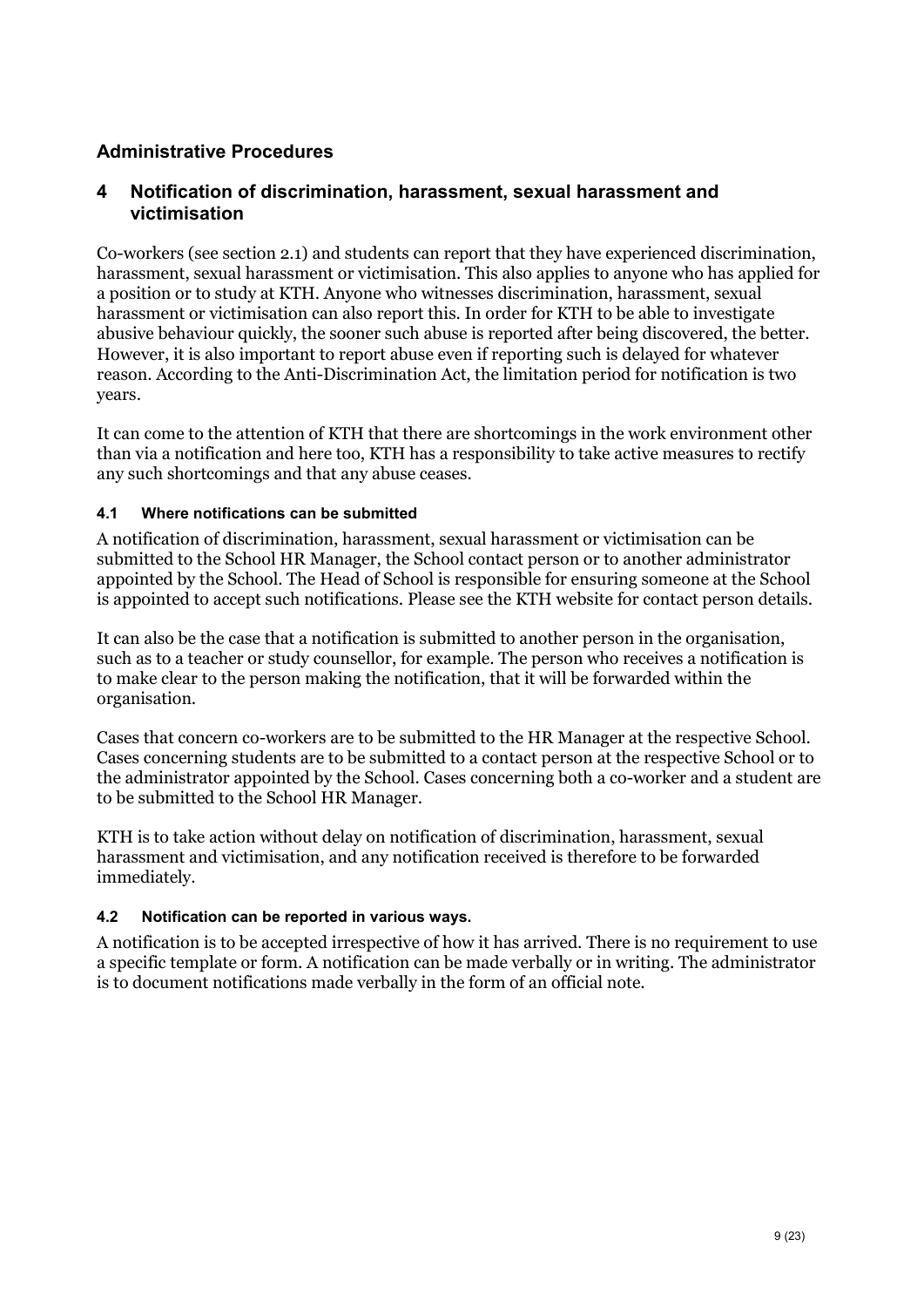#### <span id="page-9-0"></span>**4.3 Anonymity**

KTH is to accept a notification and launch an investigation even if the person submitting the notification and/or the person who has been subjected to abusive behaviour wishes to remain anonymous, however anonymity can affect the investigation and the findings of it.

Based on an anonymous notification, KTH can take action, such as in the form of general and public dialogues, education courses and workshops or by communicating information about equal opportunities, diversity and equal terms and conditions issues.

In order for KTH to be able to take action at an individual level, for law and order reasons, it is important that information about the persons concerned is available for an investigation to be held. Everyone who makes a statement in an investigation should be aware that they must be able to substantiate the information they have provided and that at a later stage, they can become an informant in a case submitted to a personnel disciplinary board, a national disciplinary board, other disciplinary board, district court, labour arbitration court, the police etc. In order to be able to proceed further with such processes, it is therefore not possible to remain anonymous.

The case administrator/HR Manager is to inform the notifier and the person concerned about the consequences of remaining anonymous at the initial conversation (see also section 5.3).

#### <span id="page-9-1"></span>**4.4 Confidentiality**

The documents included in an investigation will be made public, no later than when the investigation is completed. Details in investigations about discrimination and victimisation can be subject to confidentiality provisions (see below) and KTH is to perform a confidentiality assessment before an investigation is disclosed to outside parties. A KTH ruling that information is to remain confidential can be appealed to the Administrative Court of Appeal. This means that KTH cannot guarantee that information will remain confidential, even if KTH considers such information should remain confidential.

This applies throughout the investigation period and after any decision has been made.

It is important that everyone who is involved in the investigation is notified about this in connection with the initial conversation (see section 5.3).

#### *Cases that concern a student*

Inquiries concerning students can be covered by confidentiality in relation to external parties (for example in accordance with the provisions in 21 chap. 1 § and 23 chap. 5 §, second para, the Public Access to Information and Secrecy Act (2009:400)).

Confidentiality can apply if there are specific reasons to assume that a person the investigation concerns would suffer damage if information concerning the person were disclosed.

#### *Cases that concern a co-worker*

Investigations concerning co-workers can be covered by confidentiality provisions (such as 39 chap 1-3 §§ the Public Access to Information and Secrecy Act (2009:400)).

Confidentiality can apply if it can be assumed that a person the investigation concerns would suffer damage if information concerning the person were disclosed.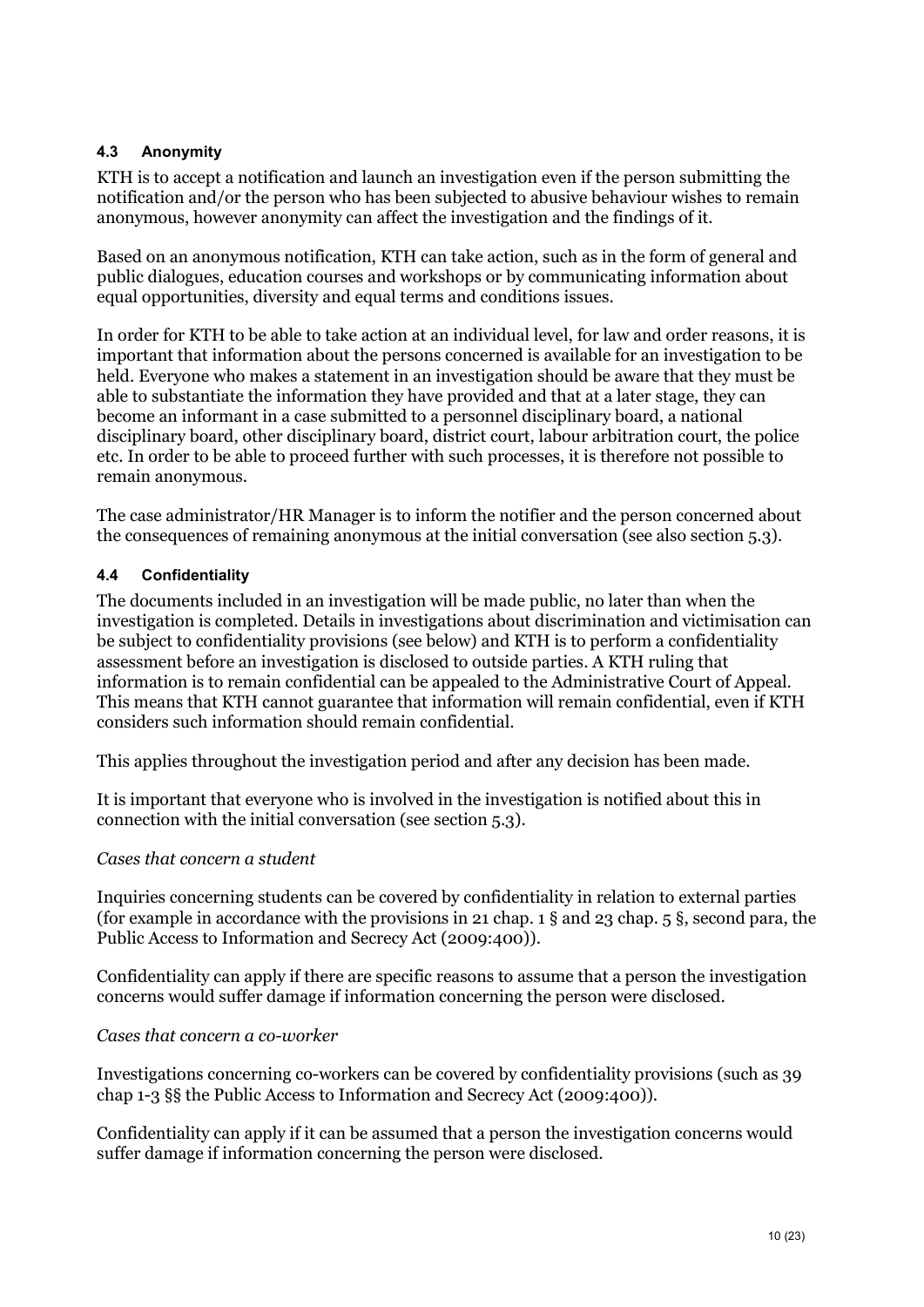## <span id="page-10-0"></span>**5 Investigation**

An investigation is to be held promptly, objectively and in compliance with the rule of law. The administrator represents KTH and is to be impartial during the investigation. The administrator should not allow relationships to influence their relationship with any of the parties in the investigation and must recuse him or herself if their impartiality can be questioned (see section 11.8 on conflict of interest provisions in the Administrative Procedures Act).

The purpose of the investigation is to determine what has happened and it is to be performed as tactfully as possible and with respect for the parties concerned. The investigation is to be continuously documented (see sections 5.7 and 9) and followed up (see section 8).

The administrator is to obtain by investigation, an impartial picture of what has happened. The investigation is to comprehensively illuminate what has occurred and include an analysis of what did happen. The investigation is to be based on steps such as interviewing the parties directly concerned.

The case is to be administered promptly.

## <span id="page-10-1"></span>**5.1 The School is to perform the investigation**

A case is to be investigated and managed at the School where the reported abuse has arisen. If the notifier and the person accused belong to different Schools, the Schools are to cooperate and reach agreement on which of them is to perform the investigation. The School can choose to commission a consultant to perform the investigation and the School should then arrange this service via company healthcare or another contracted supplier.

In exceptional cases, the case can also be administered within University Administration. This will be the case if it is not possible or appropriate for the investigation to be performed by personnel at the School concerned, such as in a conflict of interest situation.

If the Head of School has assessed that the School cannot perform an investigation, the Head of School is to apply for the case to be managed within University Administration. The application is to be submitted to the Head of HR and the Head of the Student Service Unit and the Head of the Student Services Office respectively, who will determine if the case should be managed within University Administration.

#### <span id="page-10-2"></span>**5.2 Support for the administrator during the investigation**

The Administration Procedure is a tool that describes how an investigation at KTH is to be conducted. However, the Administration Procedure cannot provide answers to all the questions that can arise during the course of an investigation.

In many instances, the administrator can need support or advice during the investigation.

In cases where notification concerns a student, the administrator can seek the advice and support of the administrative law unit and KTH study counselling within University Administration. Having this kind of contact from the start of an investigation can make administration easier moving forward, and such contact is therefore recommended.

In cases where a notification concerns a co-worker, the administrator is to contact the HR Manager at the School in the first instance, and secondly an HR specialist at University Administration for advice and support in this work.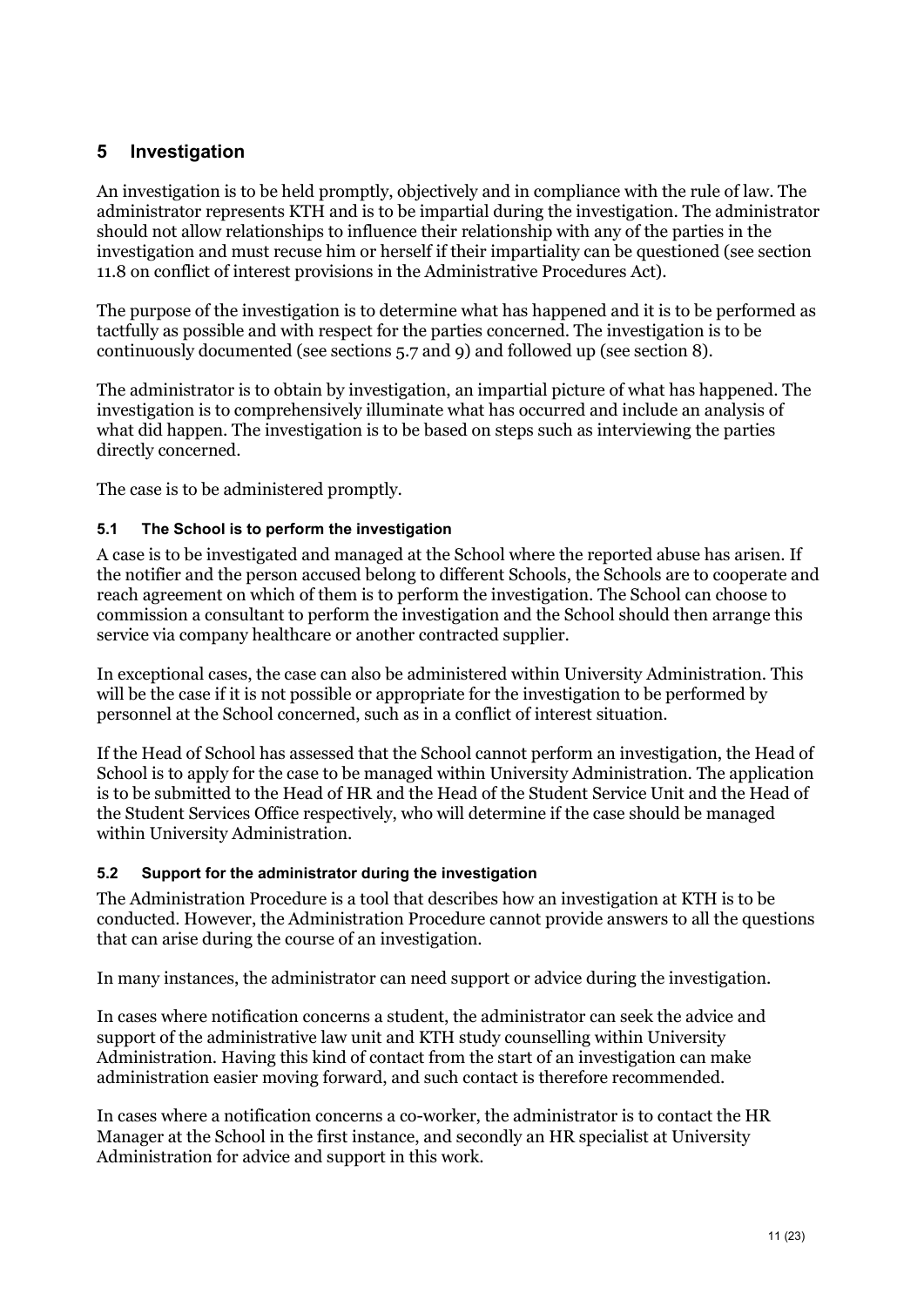## <span id="page-11-0"></span>**5.3 Initial discussion**

Initial discussions can be held before a formal notification is submitted. The victim and the person who reported the incident are (in the event these are two separate individuals) to be invited in for separate discussions.

The administrator is to adopt an impartial and solution-focused approach in all discussions during the investigation and is to treat all parties involved with respect. If possible, we recommend that two members of staff participate in the conversation: the case administrator asks questions and leads the discussion and a colleague takes notes of the meeting.

#### 5.3.1 Support person

The administrator is to inform the parties of the possibility of a support person attending the discussion. A support person can, for example, be a colleague, a friend, a family member, a manager, a Health and Safety Officer, student health and safety representative or a union representative.

The support person role is to offer psychological support. The support person should not participate in the discussion without the expressed consent of the administrator. This also applies to union representatives, who in this context, are to offer individual support, not as a negotiator. We recommend that the administrator should consent to the support person asking individual questions, offering brief comments and similar before the meeting is concluded.

#### 5.3.2 Information

At the first meeting, the administrator is to provide information on:

- the consequences if the person who complains about certain treatment or is a victim of this, wishes to remain anonymous
- the role of the administrator as an impartial investigator
- preventing reprisals, see section 2.2.
- the importance of the victim raising the issue of unwanted behaviour (if this person has not raised the issue, the administrator is to ask if the person needs support to raise this, such as via a third party discussion)
- KTH's responsibility to investigate and act
- the investigation process and its purpose of firstly stopping any abuse
- which other individuals will be contacted for further information during the investigation
- confidentiality and registration
- that the victim and the person who reported this are to be given the opportunity to access the report and the final written investigation report.
- the advice and support functions that are available: company healthcare, health and safety officer, union organisations and student healthcare (see section 5.6).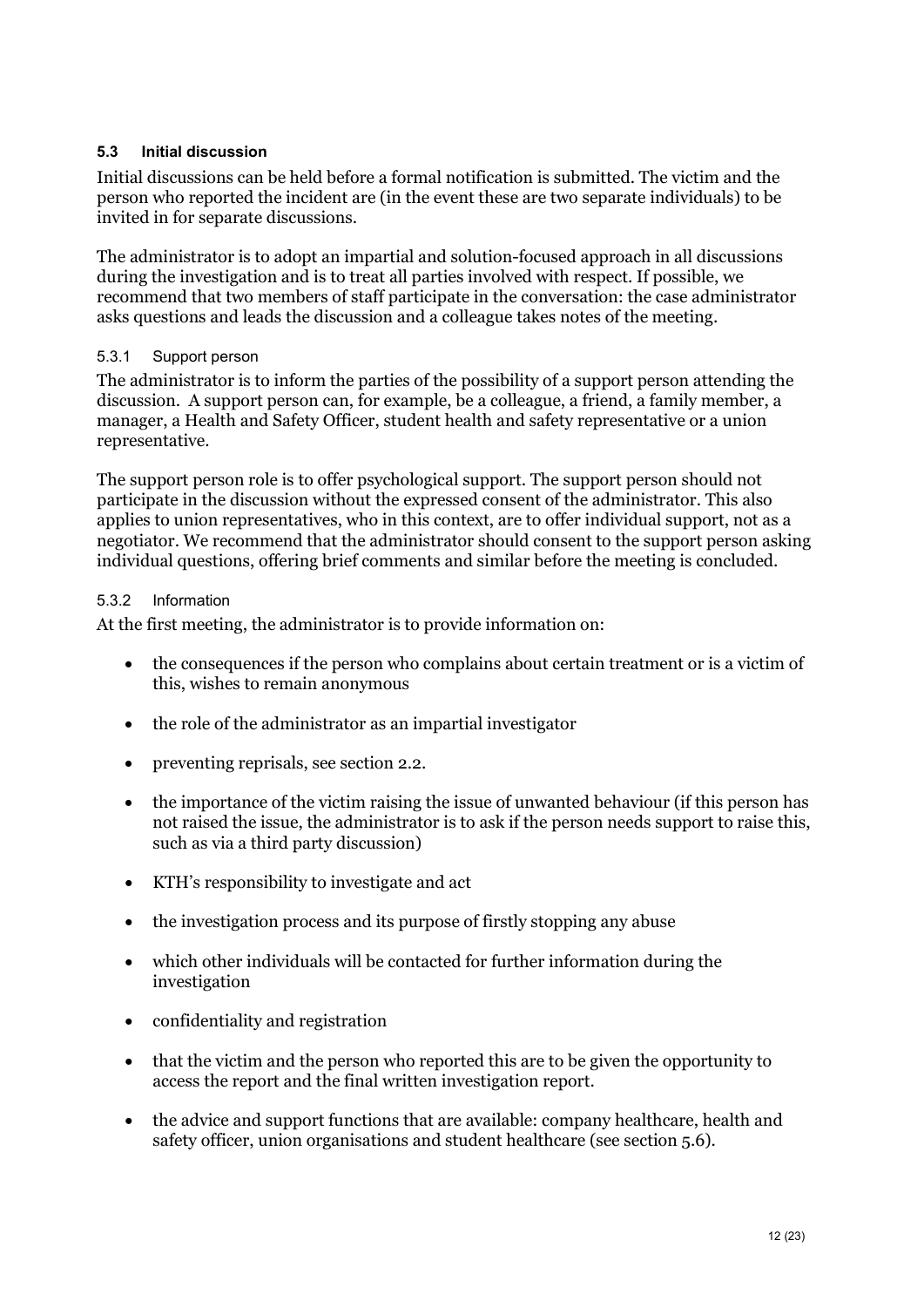• the opportunity to make a report or complaint to the Equality Ombudsman (DO, www.do.se)

The victim is to be informed of the possibility of submitting a notification about an incident to the police if it is suspected that a breach of civil law can have been committed. If, after the initial discussion, KTH proceeds with an investigation, this is to proceed in parallel with possible police action.

## <span id="page-12-0"></span>**5.4 Rectify abuse in the first instance**

KTH has a responsibility to ensure that any abuse stops and to enable good work and study environments. If the initial discussions suggest that the abusive behaviour can be stopped via awareness dialogues, mediation, three party discussions or conflict management, such are to be arranged immediately. If the discussions suggest that someone else, such as a manager or teacher for example, can stop the abuse, this person is to be contacted immediately and urged to ensure such behaviour stops.

If the administrator makes the assessment that the abuse cannot be stopped via rapid actions, an investigation is to be started and a continuing dialogue held.

## <span id="page-12-1"></span>**5.5 Discussions during the investigation**

In cases where a notification has been received and the administrator needs to proceed with an investigation, the administrator can need to notify the offices concerned that an investigation is in progress. The offices concerned can be the Head of School, the Head of Administration at the School, Manager, Head of Department, Health and Safety Officer, Programme Director, Director of First and Second Cycle Education, or the Director of Third Cycle Education.

The administrator is to adopt an impartial and solution-focused approach in all discussions during the investigation and is to treat all parties involved with respect. If possible, two members of staff can also participate in these conversations: the case administrator asks questions and leads the discussion and a colleague takes notes of the meeting.

#### 5.5.1 Discussions with the victim

During these discussions, the administrator is to listen and pose open questions (what has happened, when did this happen, who was/were involved etc.). The victim is to be allowed to speak freely and the administrator should ask follow-up questions as necessary if the actual chain of events needs further clarification. The administrator should also notify the victim of the possibility of reporting the incident to the police.

If the victim is not the person who reported the incident, additional meetings may also need to be held with the person who reported it. The same principles apply for these meetings as for the discussions with the victim.

If several individuals have been unfairly treated, individual discussions are to be held. There should never be discussions with the individuals who have been abused as a group.

#### 5.5.2 Discussions with the person(s) about whom a notification has been reported

During these discussions too, the administrator is to listen and pose open questions (what has happened, when did this happen, who was/were involved etc.). The person about whom a notification has been submitted, is to be allowed to speak freely and the administrator should ask follow-up questions as necessary if the actual chain of events needs further clarification.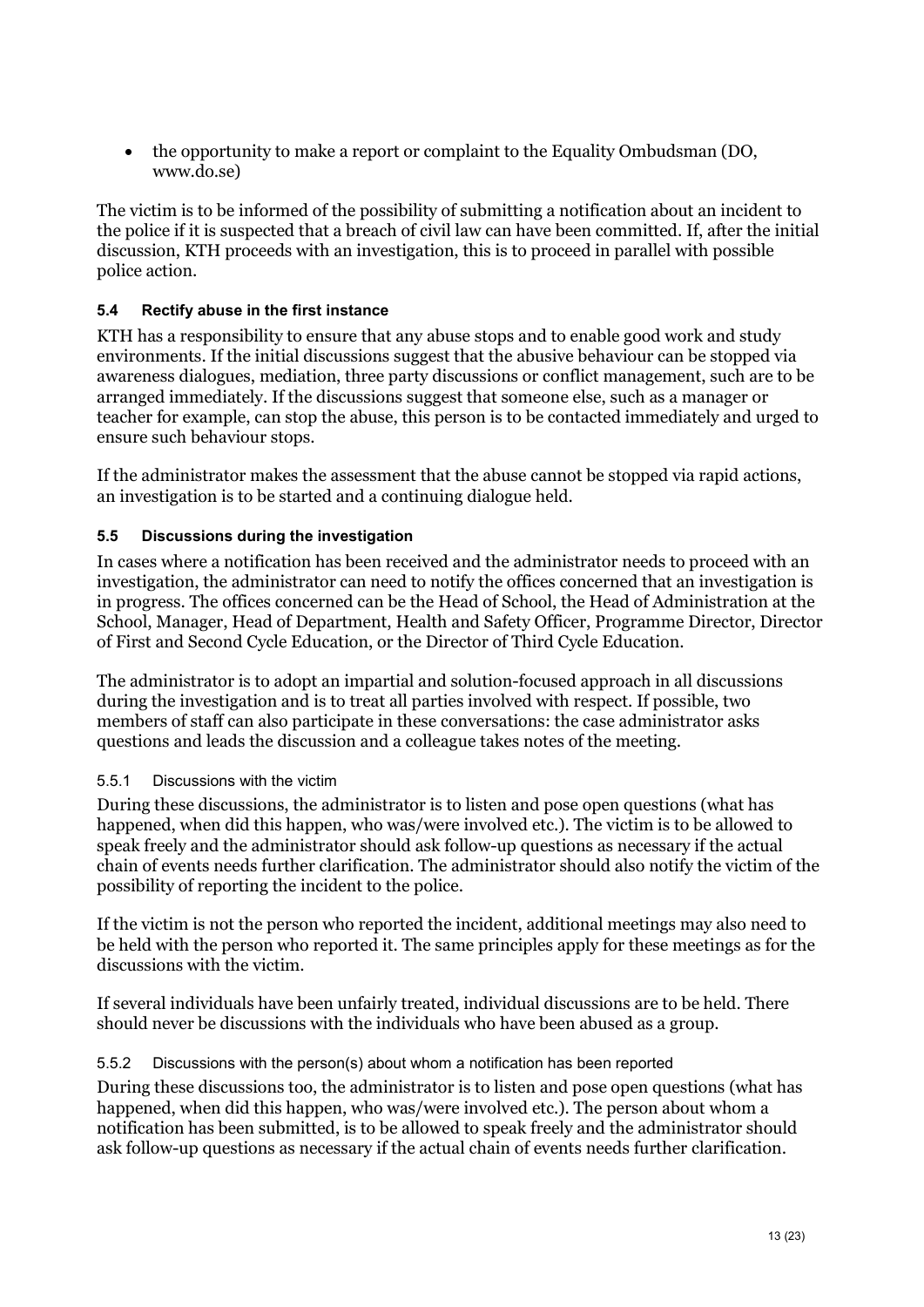The administrator is to make the person reported aware that a notification has been submitted that their behaviour has been perceived as discrimination, harassment, sexual harassment or victimisation even if this was not intended, and to inform them of KTH's values and code of conduct.

If complaints about several individuals have been reported, individual discussions are to be held. There should never be discussions with the individuals about whom complaints have been reported as a group.

## 5.5.3 Discussions for further information

If the parties provide different descriptions of what has happened, it may be necessary to talk to other co-workers and/or students to obtain further details of significance for the continuing investigation.

As few individuals as possible should be involved in the investigation. If talks are to be held with other co-workers and/or students, the administrator is to inform them that an investigation is in progress. In such talks, the administrator is to protect the integrity of the parties involved and not disclose any more information than is necessary. The administrator is also to listen and ask open questions in these talks, too.

## 5.5.4 Only what has been notified is to be investigated

During the investigation, other matters can emerge, such as difficulties in cooperating, weak leadership and previous irregularities or injustices. Such matters are to be noted and are to be addressed in another specific procedure, not in this investigation. In the event of any uncertainty, the administrator is to consult with their manager or HR Manager at the School or an HR specialist at University Administration.

If something emerges that suggest irregularities such as, for example, conflict of interest or corruption, these are to be addressed within the parameters of the employee's official responsibilities. In such cases, the administrator should contact their manager and HR manager at the School who are then to take a position on how these irregularities are to be addressed.

#### 5.5.5 Further roles can be brought in

During the course of the investigation, the administrator is to continuously assess whether additional expertise needs to be brought in to complete the investigation, such as an HR specialist, the administrative law unit, or the Head of Security.

The investigation is to be performed by impartial individuals. The administrator should therefore ask the persons involved if any conflict of interest can arise, i.e. if they are a relative, neighbour, have children at the same pre-school etc.

#### <span id="page-13-0"></span>**5.6 Support for the persons concerned during the course of the investigation**

Sometimes the situation can be seen as so serious to manage that individual support for the persons concerned is needed during the course of the investigation, i.e. before an assessment of the case has been done.

Support can be provided by company or student healthcare, unions and the students' union (THS). The THS Student Head of Educational Affairs does not offer support talks, but can give students help and information on what support facilities are available. It is important that the same person does not provide support to both parties concerned. Support can also be provided by another person that the victim has trust in, such as a co-worker or a fellow student.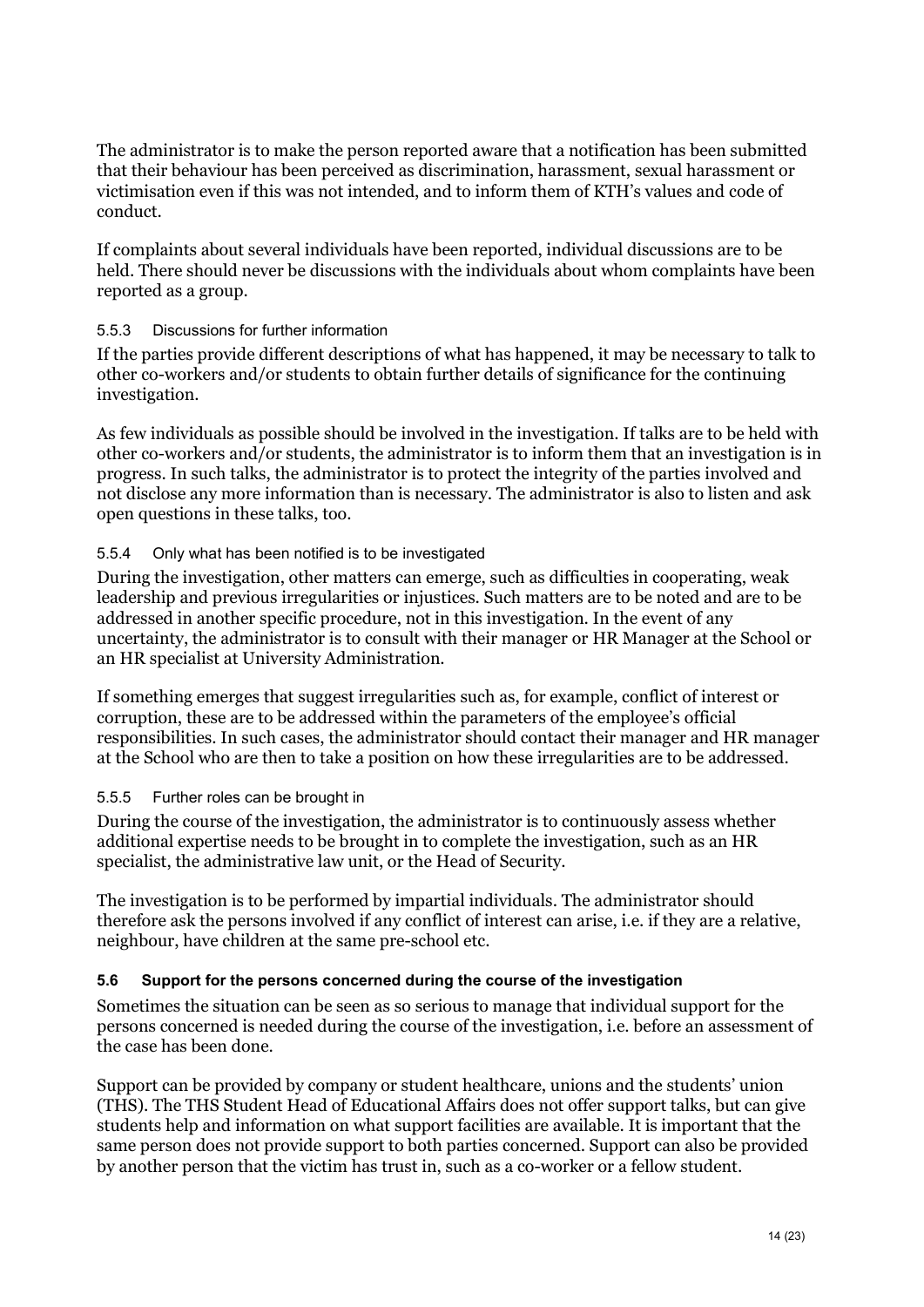The administrator is to provide information at an early stage as to what support is available (see section 5.3.2).

#### <span id="page-14-0"></span>**5.7 Documentation during the course of the investigation**

During the course of the investigation, the administrator is to keep notes of interviews with the persons concerned. Every person interviewed is to be given the opportunity to read and approve the notes before they are added to the case as an official note. However, the administrator bears the principal responsibility to ensure that the official note reflects what emerged in the interview. Other forms of documentation, such as photographs, text messages, email etc., can emerge during the investigation (see also section 9).

The victim and the person about whom a notification has been made, are to be given access to all the investigation material and given the opportunity to make a statement before the administrator makes their final assessment. The administrator is to add any such statements to the investigation. Oral statements are to be documented in an official note, that the person providing the information is to be given the opportunity to access and approve of.

If new circumstances emerge in a statement, the other party is to be given access to the statement and given the opportunity to make a statement about this before the administrator makes their final assessment.

No investigation material ought to be uploaded to a digital portal or similar unless there are specific reasons to do so. In cases where communication of investigation material is sent via email, KTH email addresses are to be used.

For cases concerning co-workers, the victim and the person who has been reported are, as far as possible, to be given access to the material at KTH together with the administrator. The administrator is responsible for ensuring the investigation is not photographed or otherwise copied. If anyone (including the victim and the person about whom notification was made) wishes to take away the investigation, they can request the document. If the document is requested to take out, a confidentiality assessment is to be made in the usual way before releasing the finalised investigation.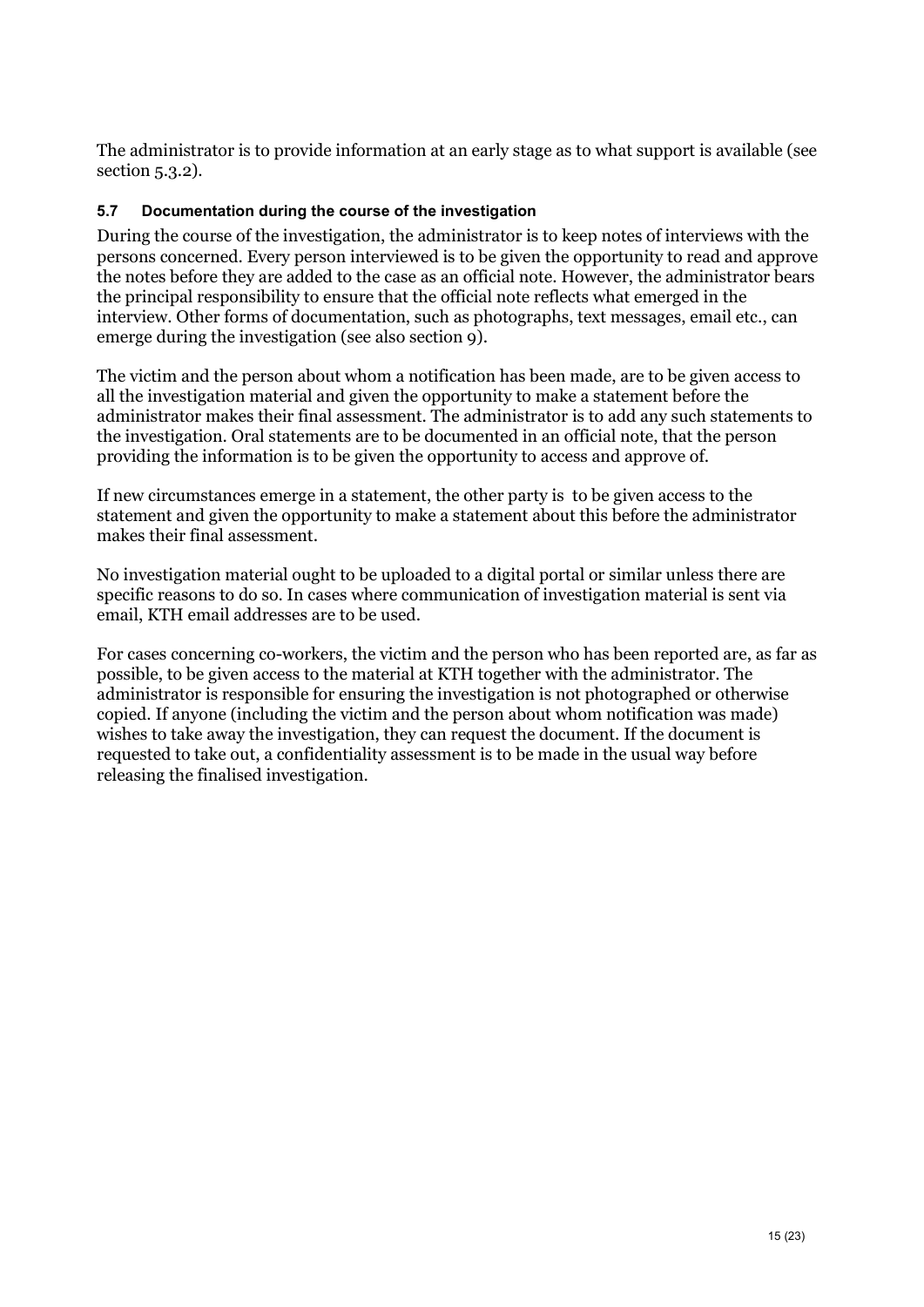## <span id="page-15-0"></span>**6 Investigation report, assessment and decision**

All material that forms the grounds for the assessment is to be included in the written investigation report that the administrator compiles. If the investigation is very extensive, we recommend that the administrator should also write a brief summary.

#### <span id="page-15-1"></span>**6.1 Administrator's assessment and the Head of School's decision**

The written investigation report is to conclude with an analysis and assessment by the administrator.

Assessments that can be considered include, for example:

1. The administrator assesses that discrimination, harassment, sexual harassment or victimisation has not occurred or could not be proven.

The Head of School decides no further action needs to be taken.

The decision is disclosed to the parties concerned, i.e. the person who submitted the notification and the person about whom a notification was submitted. The Head, HR Manager, Director of First and Second Cycle Education or an administrator appointed by the School, are notified of the decision for their information. The case is thereby concluded.

2. The administrator assesses that discrimination, harassment, sexual harassment or victimisation has occurred, that measures have already been implemented during the course of the investigation and that the abuse has ceased.

The Head of School decides that no further action needs to be taken as measures have already been implemented during the course of the investigation and the abuse has ceased.

The decision is disclosed to the parties concerned, i.e. the person who submitted the notification and the person about whom notification was submitted. The Head, HR Manager, Director of First and Second Cycle Education or an administrator appointed by the School, are notified of the decision for their information. The case is thereby concluded.

3. The administrator assesses that discrimination, harassment. sexual harassment and/or victimisation has occurred, and recommends that an individual action plan and/or action plans should be established to overcome such abuse.

The Head of School decides that an individual action plan and/or action plans are to be established with regard to discrimination, harassment, sexual harassment or victimisation to overcome such abuse.

The decision is disclosed to the parties concerned, i.e. the person who submitted the notification and the person about whom notification was submitted. The Head, HR Manager, Director of First and Second Cycle Education, an administrator appointed by the School, and the persons responsible for establishing individual and general action plans are notified of the decision for their information and to take possible actions.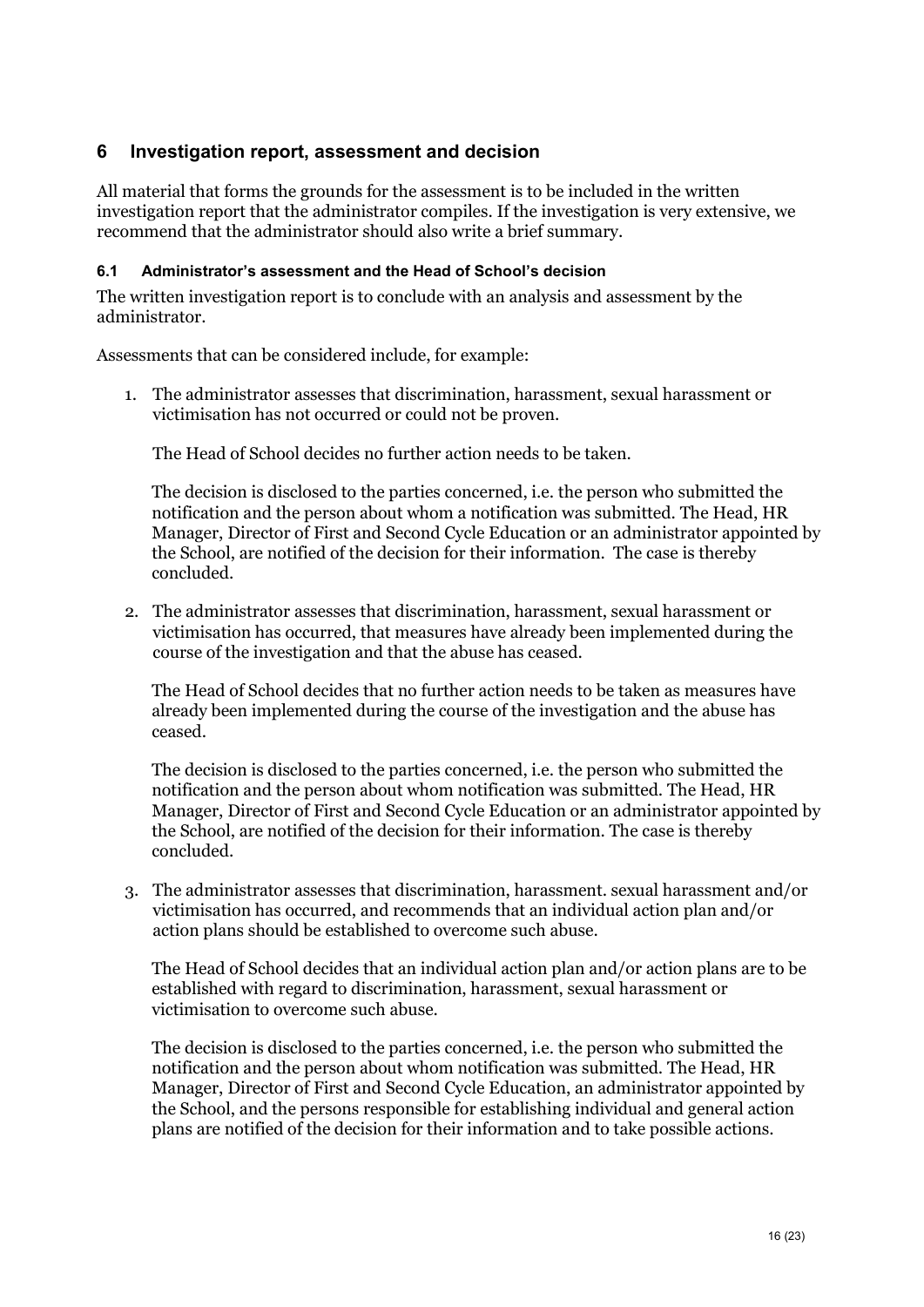The person responsible for establishing individual action plans and general action plans for the work environment in cases concerning employees, can, for example, be the HR Manager, Head, or an administrator appointed by the School.

The person responsible for establishing individual action plans and general action plans for cases concerning students is the head of the education administration together with the person responsible for undergraduate education, the person responsible for postgraduate education or another administrator appointed by the school.

A case in the W3D3 cloud system is concluded after a decision on measures concerning an employee has been made. On reaching the decision, the investigation is completed and the requisite measures are to be taken (see section 7).

In the case of students, the case is held open in W3D3 until the measures have been followed up and the abuse has ended.

4. The administrator assesses (in cases concerning employees) that discrimination, harassment, sexual harassment or victimisation has occurred and that the circumstances are of such a nature that the case should be adjudicated with respect to Labour law consequences.

The administrator reports the case to the Head of HR who then takes a position on whether the report should be forwarded to the President for adjudication by a personnel disciplinary board or a national disciplinary board.

If the case is not forwarded, it is processed as per clause 3 above.

5. The administrator assesses (for cases concerning students) that harassment, sexual harassment or victimisation has occurred and that the circumstances are of such a nature that the case should be adjudicated with respect to student rights consequences.

The administrator contacts the relevant administrative lawyer who takes a position on whether the case should be reported to the President for student rights adjudication by the disciplinary board in parallel with processing in accordance with anti-discrimination legislation.

If it is assessed that the case should not be reported to the President for adjudication by the disciplinary board, the case is referred back to the relevant administrator and processed in accordance with clause 3.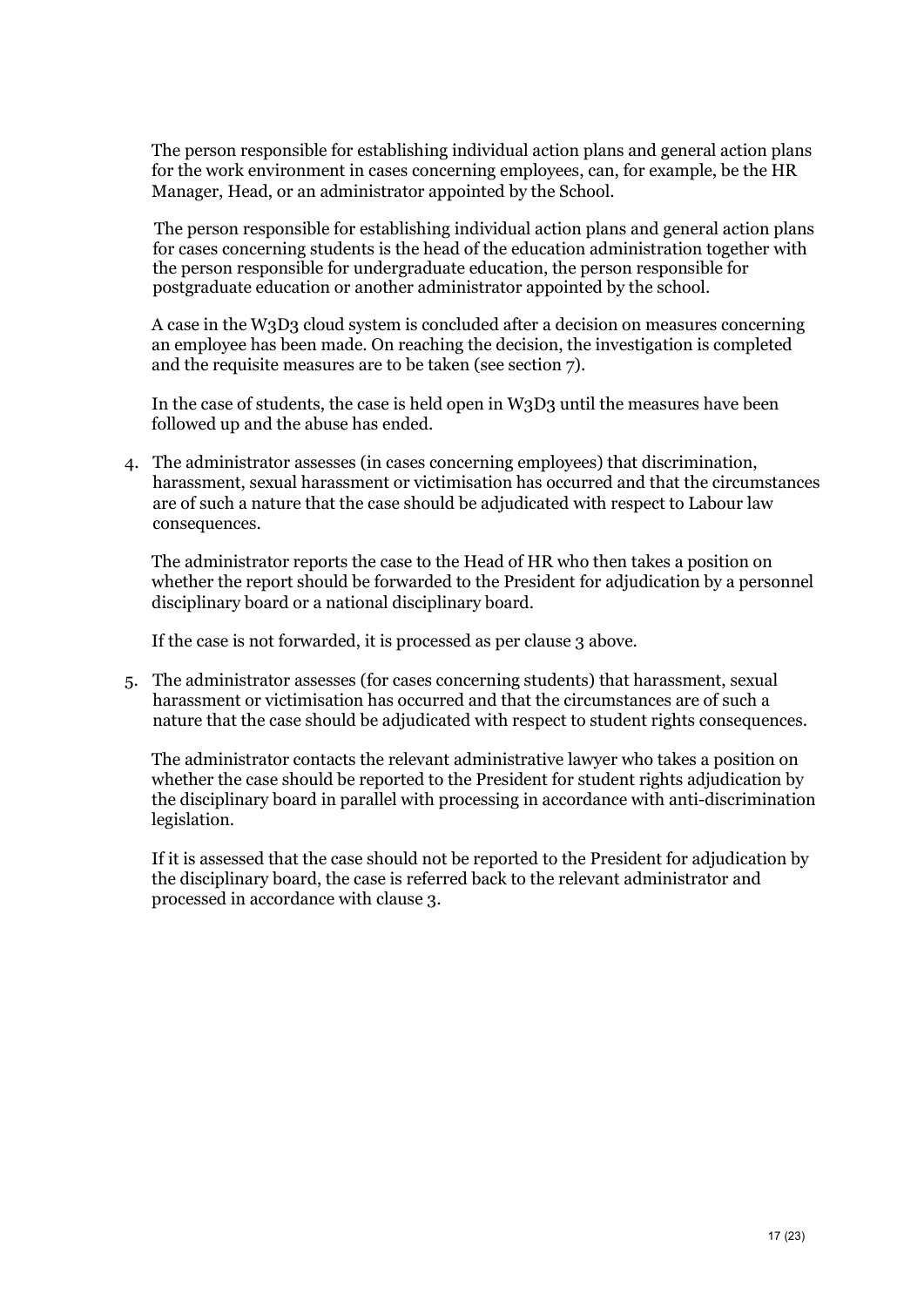## <span id="page-17-0"></span>**7 Measures**

Measures that are taken aim to ensure the abuse ceases. Such actions are to be based on what has emerged in the investigation and the assessment made by the administrator.

A proposal for measures, an assessment of what measures ought to be implemented and a proposal of how the measures can be implemented can be submitted by the administrator who performed the investigation, another administrator with expertise within the area, or by the administrator's superior.

#### <span id="page-17-1"></span>**7.1 Examples of measures**

Examples of measures that can be recommended include:

- 1. that an individual action plan concerning a co-worker is produced (see section 7.2)
- 2. that an individual action plan concerning a student is produced (see section 7.2)
- 3. that a general action plan within the parameters of active measures within the Anti-Discrimination Act is produced (see section 7.3)
- 4. that a general action plan within the parameters of systematic work environment and student environment work respectively, is produced (see section 7.3)

#### <span id="page-17-2"></span>**7.2 Individual action plan**

An individual action plan is to be produced together with the co-worker and/or student concerned.

The action plan should clearly specify what should be done, what the purpose is, who is responsible for this being done and when this should be done (timetable). It should also state how and by whom the action plan is to be followed-up.

An individual action plan concerning an employee is to be produced by the Manager concerned together with the HR Manager at the School. The HR specialist at University Administration is available to support this work. The action plan should be stored in the personnel file of the employee concerned.

An individual action plan concerning a student is to be produced by the Director of Education Administration together with the Director of First and Second Cycle Education or the Director of Third Cycle Education. KTH Study Counselling at University Administration is available to support this work. The action plan is to be registered.

#### <span id="page-17-3"></span>**7.3 General action plan**

A general action plan can aim to improve the work environment or study environment, such as via active measures (see section 3.1).

The action plan should clearly specify what should be done, who is responsible for this being done and when this should be done (timetable). It should also state when, how and by whom the action plan is to be followed-up.

A general action plan concerning the work environment is to be produced by the Manager concerned together with the HR Manager at the School. The HR specialist at University Administration is available to support this work.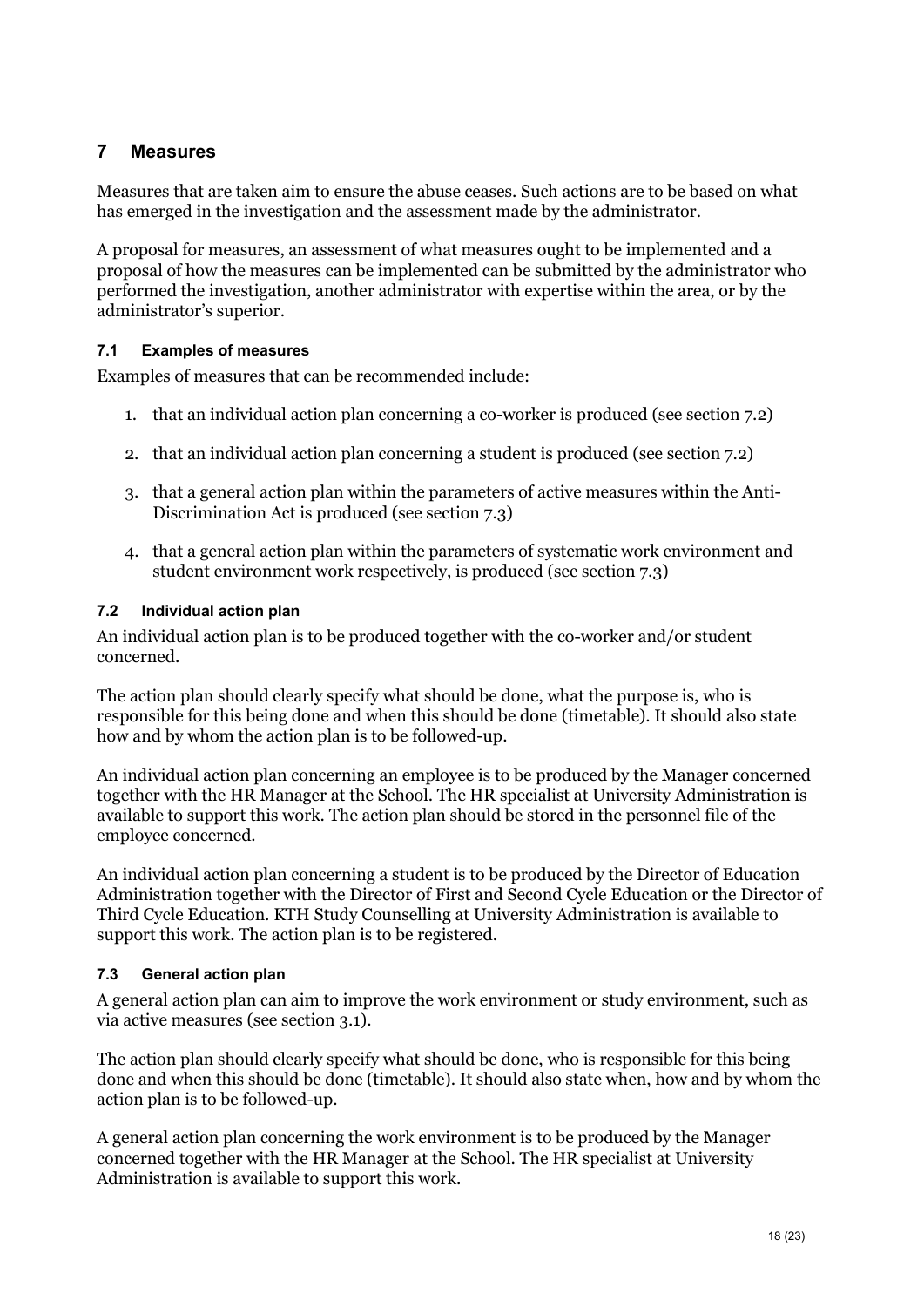A general action plan concerning the study environment is to be produced by the Director of Education Administration together with the Director of First and Second Cycle Education or the Director of Third Cycle Education. KTH Study Counselling at University Administration is available to support this work.

## <span id="page-18-0"></span>**7.4 Labour law and student rights consequences**

Labour law consequences are for example, that a report is submitted to the personnel disciplinary board (PAN) or the national disciplinary board (SAN) for adjudication of a warning, salary deduction, notification of legal action or termination of employment. In cases where this can be relevant, the administrator is to contact the HR specialist at the department of labour law, work environment and teacher appointments at the HR department within University Administration.

Student rights consequences can be a report sent to the President for adjudication by a disciplinary board. In cases there this can be relevant, the administrator is to contact the administrative law unit at the management office in University Administration.

## <span id="page-18-1"></span>**8 Follow up**

## <span id="page-18-2"></span>**8.1 Follow up of an individual action plan**

It should be clearly specified in an individual action plan who is responsible for the follow up of the action plan.

The person given responsibility for such follow up is to hold progress meetings with the person the action plan concerns. The administrator is to ensure that any unwelcome behaviour has ceased. This can be done via, for example, talks with the person previously subjected to this unwelcome behaviour.

If necessary, the action plan and timetable can need to be revised.

Follow up of and any revision to the action plan are to be documented in writing.

If a co-worker does not adhere to their individual action plan, or the expected results are not achieved after implementation of the action plan, an investigation concerning misconduct can need to be started.

If a student does not adhere to their individual action plan, or the expected results are not achieved after implementation of the action plan, this can be reported to the disciplinary board (see section 7.4).

#### <span id="page-18-3"></span>**8.2 Follow up of a general action plan**

A general action plan should clearly show who is/are responsible for follow up of the plan.

The person responsible monitors that the proposed measures have been implemented and that any abuse has ceased. If necessary, the general action plan is to be revised. Follow up and any possible revisions to the action plan are to be documented in writing.

## <span id="page-18-4"></span>**9 Documentation and registration**

When the administrator has received a notification or produced a report and made the assessment that the case can be a matter of discrimination, harassment, sexual harassment or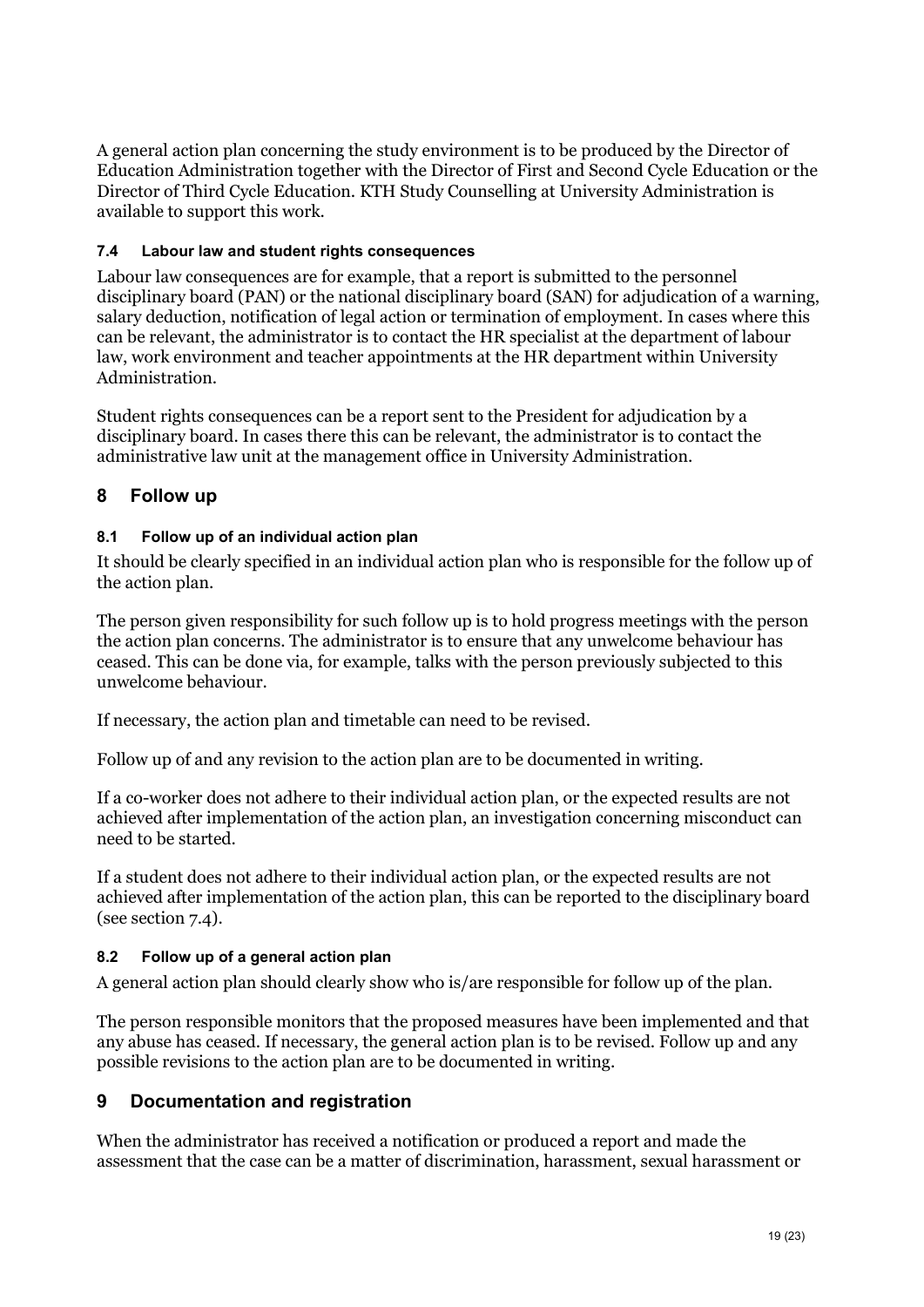victimisation, a registration number is to be requested from the KTH Registrar (registrator@kth.se).

The administrator is to notify the Registrar:

- 1. of what the case concerns, (discrimination or victimisation)
- 2. who is/are going to manage the case.
- 3. which School will manage the case
- 4. name of the person/organisation the case concerns
- 5. possible previous cases that should be connected to the case (state registration number)
- 6. if the case is to be marked confidential, (in which case state which section of law and when confidentiality expires)
- 7. if the case concerns an employee or student (for cases concerning an employee, the KS code is 2.5.2 and for cases concerning a student, the KS code is 3.6.2).

Investigations in writing concerning discrimination, harassment, sexual harassment and victimisation are to be registered in the VPU series.

A case marked confidential in the VPU series can only be read by the Registrar and the case administrator. The administrator manages the case and registers documents in W3D3 on an ongoing basis. The administrator is also responsible for the secure handling of possible paper documents.

#### <span id="page-19-0"></span>**9.1 Registration**

It is important that the administrator carefully checks all documentation and registers the documents that provide factual information in the case.

The following documents that are to be registered:

- 1. the notification
- 2. written correspondence to and from the victim, the person making the notification (in cases where this is not the victim) and the person about whom notification has been made, plus possible witnesses
- 3. notification, the victim and the person reported
- 4. the investigation (including all material that provides new factual information to the case that form the grounds for the decision, such as e.g. official notes, photographs, illustrations etc.)
- 5. decision
- 6. individual action plan in the case of a student case (however not for co-workers, see below)
- 7. general action plan.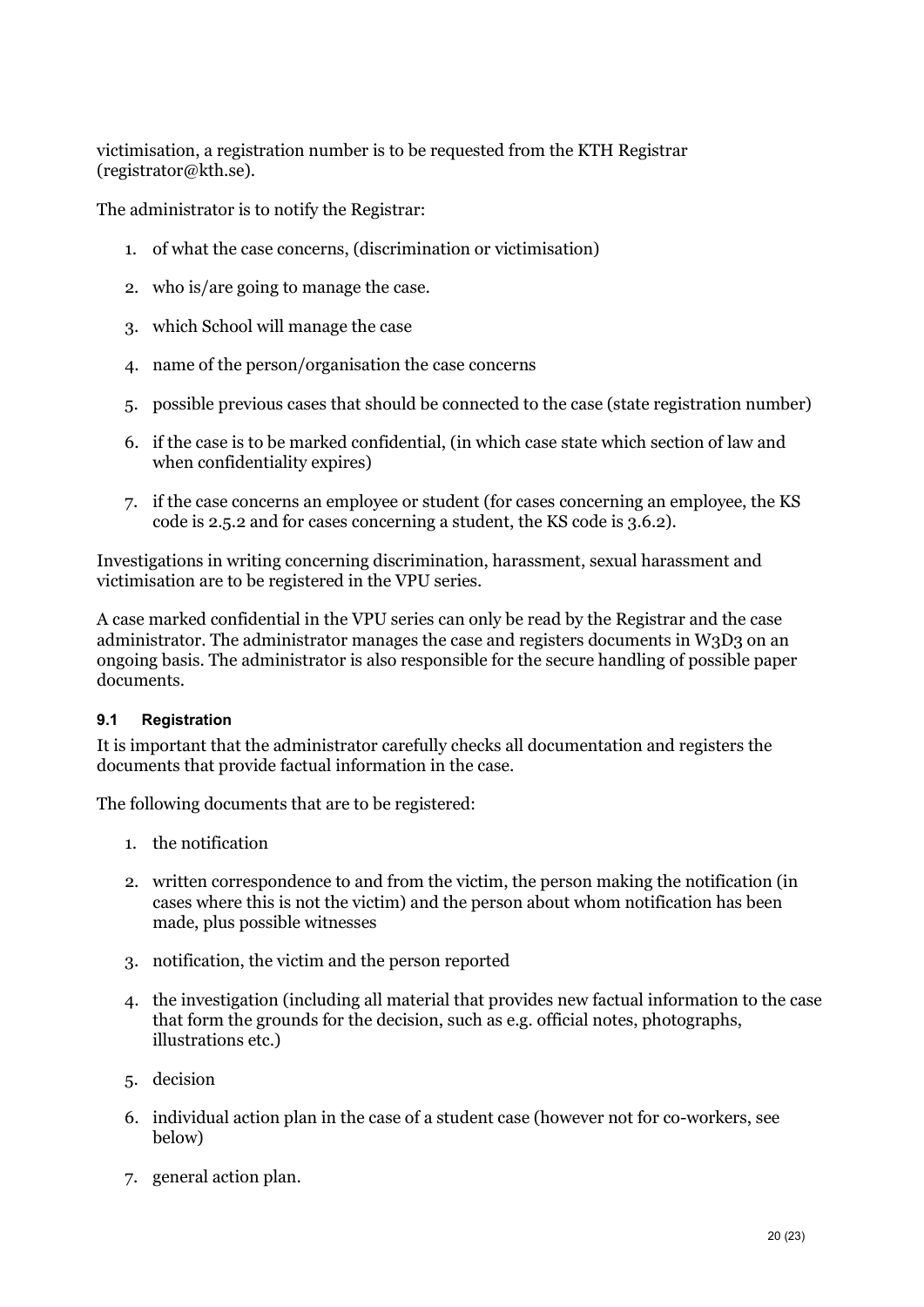## *Individual action plan*

An individual action plan concerning a co-worker is a general document but should not be registered. The action plan is a tool for the employer that regulates dealings between the employer and employee and is to be stored in a personnel file.

An individual action plan concerning a student is to be registered.

### <span id="page-20-0"></span>**9.2 When the investigation is concluded**

At the end of the investigation, the administrator is to submit any paper documents to the registrar (these documents are also to be registered). Documents ought not be sent to the registrar by post or internal mail.

When the administrator assesses that discrimination, harassment, sexual harassment or victimisation has occurred and resolved on possible measures, the case is concluded in the register.

When no further documents are to be added to the case, the administrator is to notify the registrar that the case is to be concluded.

A copy of decisions concerning an employee is to be archived in a personnel file at University Administration.

#### <span id="page-20-1"></span>**9.3 Confidentiality assessment**

If access is requested to the documents in the case, the administrator is to perform a confidentiality assessment of the documents in the case based on the information contained in them, see also section 4.1.4. As a main rule, decisions are made public.

For cases concerning a student or employee respectively, the Public Access to Information and Secrecy Act (21 chap. § 1 and 23 chap. § 5, and 39 chap. 1-3 §§ respectively) contains confidentiality provisions.

#### <span id="page-20-2"></span>**10 More on laws and rules**

Discrimination, harassment, sexual harassment and victimisation are addressed in various laws and rules, of which the most relevant are summarised in this section.

#### <span id="page-20-3"></span>**10.1 Anti-Discrimination Act (2008:567)**

The Anti-Discrimination Act seeks to combat discrimination and in other ways promote equal rights and opportunities irrespective of gender, transgender identity or expression, ethnicity, religion or other belief, disability, sexual orientation or age. The Act contains definitions, provisions on prohibitions of discrimination and reprisals, responsibility to investigate and provisions on active measures.

The Equality Ombudsman (DO) is the regulatory authority for compliance with the Act. If KTH is in breach of the Anti-Discrimination Act, KTH can be liable to pay compensation for discrimination, the limitation period is two years. See also the Equality Ombudsman website www.do.se.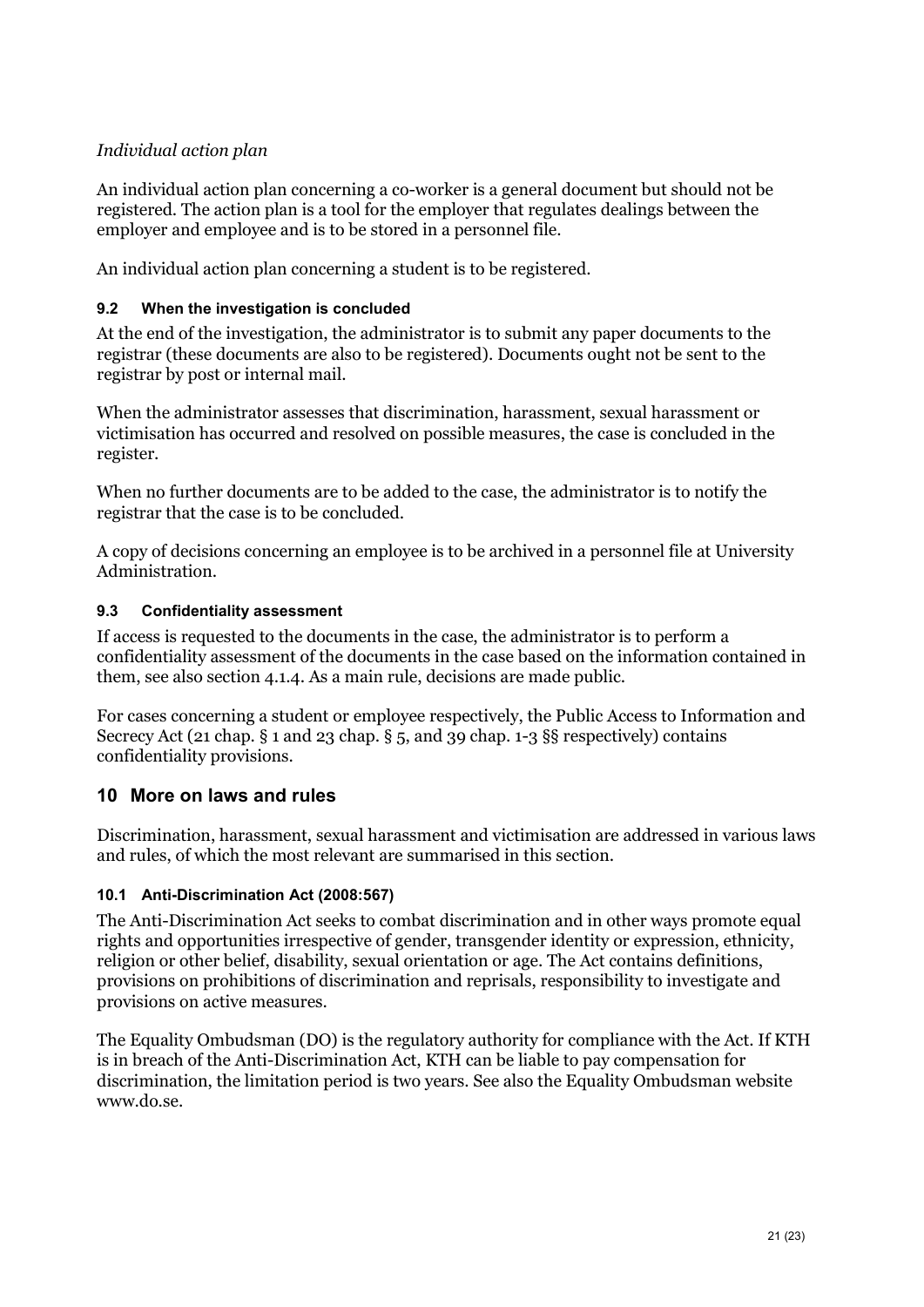#### <span id="page-21-0"></span>**10.2 Health and Safety at Work Legislation**

The Health and Safety at Work Act (1977:1160) covers both the physical and organisational work environment and therefore forms an important part of legislation that can be used in the case of/to prevent victimisation.

The Swedish Environment Authority has issued rules about the organisational and social work environment (AFS 2015:4). This means, for example, that an employer is to plan and organise work such that victimisation is prevented as far as possible and to make clear that such behaviour is not accepted in the enterprise.

The Health and Safety at Work Act and the Work Environment Ordinance (1977:1166) set out the outer parameters for health and safety in the workplace. The employer has a responsibility to investigate causes such that risks of ill-health and accidents can be prevented in the future. An employer cannot be made liable to pay compensation to the person subjected to victimisation. There is no limitation period for reporting victimisation. See also the Swedish Work Environment Authority website www.av.se.

## <span id="page-21-1"></span>**10.3 The Parental Leave Act (1995:584)**

According to16 § in the Parental Leave Act, an employer may not disadvantage a job applicant or an employee for reasons associated with parental leave when the employer

- 1. decides on an employment issue, invites a job applicant to an employment interview or takes some other action during the appointment process
- 2. decides on a promotion or sends a co-worker on a training course for promotion,
- 3. decides on or takes some other action concerning professional practice,
- 4. decides on or takes some other action concerning other training or career guidance,
- 5. applies salary or other employment terms and conditions,
- 6. manages and allocates work, or gives notice to terminate, terminate, make redundant or take some other action against a co-worker.

#### <span id="page-21-2"></span>**10.4 Equality of Opportunity and Treatment Act (2002:293)**

This Act aims to prevent discrimination against part-time employees and employees with a fixed term contract when it comes to salary and other employment terms and conditions.

#### <span id="page-21-3"></span>**10.5 The Public Employment Act (1994:260)**

According to 22 § Public Employment Act, a public authority is liable to report anyone who is suspected on reasonable grounds that in the course of their employment to have committed an offence, which is prosecutable, if such suspicions relate to certain offences according to the Penal Code.

#### <span id="page-21-4"></span>**10.6 The Public Access to Information and Secrecy Act (2009:400)**

This Act contains provisions on secrecy in public authority activities. Information is only subject to secrecy if there is an applicable rule on secrecy for the information in question.

For example 21 chap. Public Access to Information and Secrecy Act contains secrecy provisions with regard to details about the health and home address of an individual or other comparable